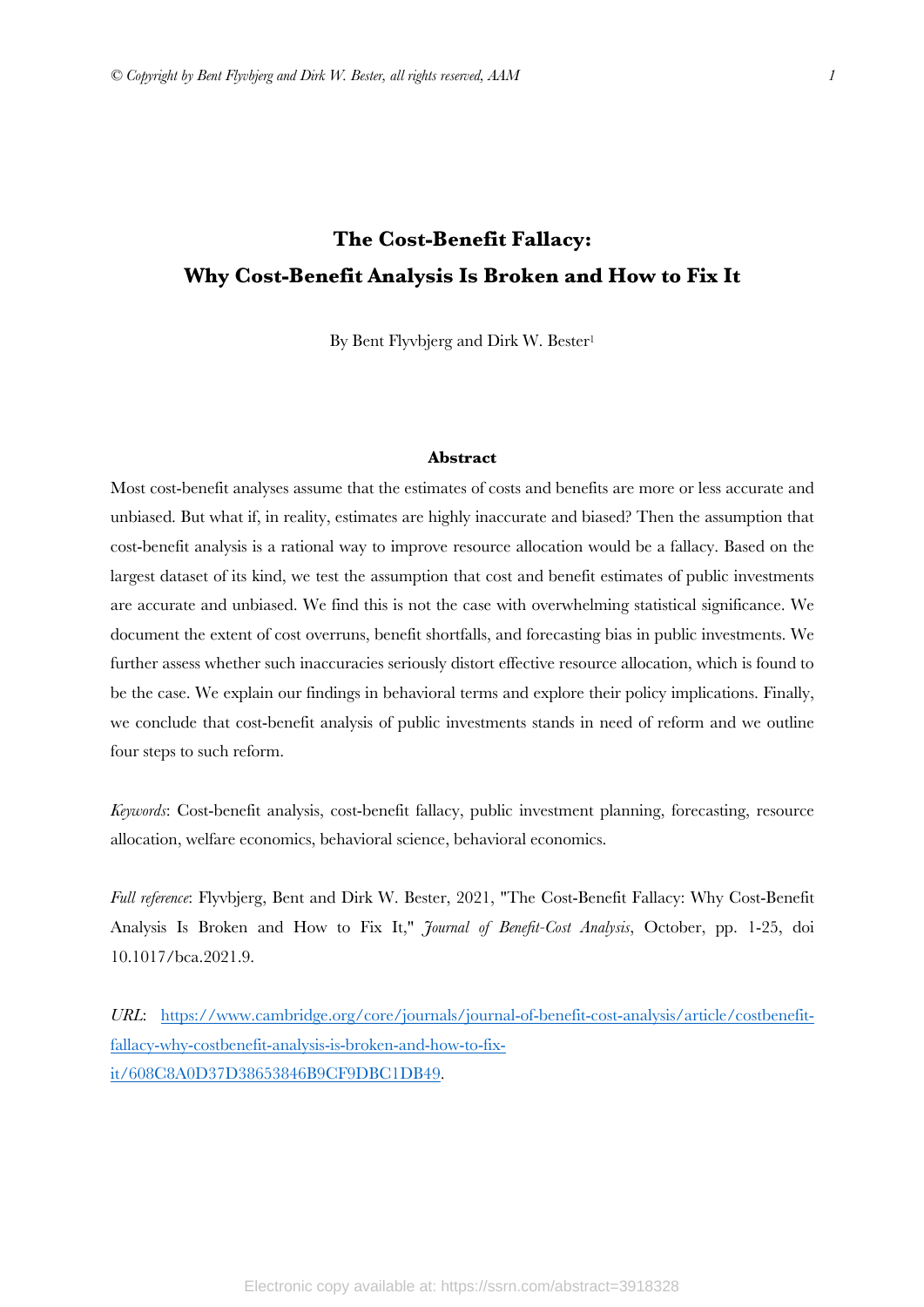# **Introduction**

The raison d'être of cost-benefit analysis is its contribution to effective resource allocation. This presupposes, however, that estimates of costs and benefits are more or less accurate and unbiased. What if that is not the case? That's the key question of the present paper. First, we describe the data and methodology we use to answer the question, covering cost and benefit data from 2,062 public investment projects. Second, we measure accuracy for eight investment types, including distributional information and data on statistical significance. Third, we explain our findings in behavioral terms, i.e., based on behavioral science. Finally, we conclude that cost-benefit analysis stands in need of reform, and we describe specific steps to such reform.

## **Data and Methodology**

For testing the thesis that cost and benefit estimates are accurate and unbiased,<sup>2</sup> we collected a sample of 2,062 public investment projects with data on cost and benefit overrun. The sample includes eight investment types: Bridges, buildings, bus rapid transit (BRT), dams, power plants, rail, roads, and tunnels. Geographically, the sample incorporates investments in 104 countries on six continents, covering both developed and developing nations, with the majority of data from the United States and Europe. Historically, the data cover almost a century, from 1927 to 2013. Older investments were included to enable analyses of historical trends. For each investment in the dataset, the accuracy of cost estimates was measured by cost overrun (actual divided by estimated cost) while the accuracy of benefit estimates was measured by benefit overrun (actual divided by estimated benefits).

Data on estimated and actual costs and benefits of public investments are difficult to obtain. No statistical agency or other data service exists, from which valid and reliable data may be secured. The data therefore have to be mined item by item from the source, which is time consuming. All investments that we know of for which data on estimation accuracy were obtainable were considered for inclusion. Data were collected from a variety of sources, including annual accounts, cost and procurement accounts, revenue accounts, auditors' data, questionnaires, interviews, and other studies. Only data that could be supported by reliable documentary evidence were included, in order to avoid the well-known problems with recalled data and interviewee biases. In sum, all public investments of the eight types for which data were obtainable and were considered valid and reliable were included in the sample.

Preferably, costs and benefits would be measured over the full life-cycle of an investment. However, such data are rarely, if ever, available. Convention is therefore to measure the costs of a public investment by the proxy of construction or capital costs, and benefits by the proxy of first-year benefits. This convention is followed here. Estimated costs and benefits are the estimates made at the time of decision to build (sometimes also called the "final investment decision," or FID, based on the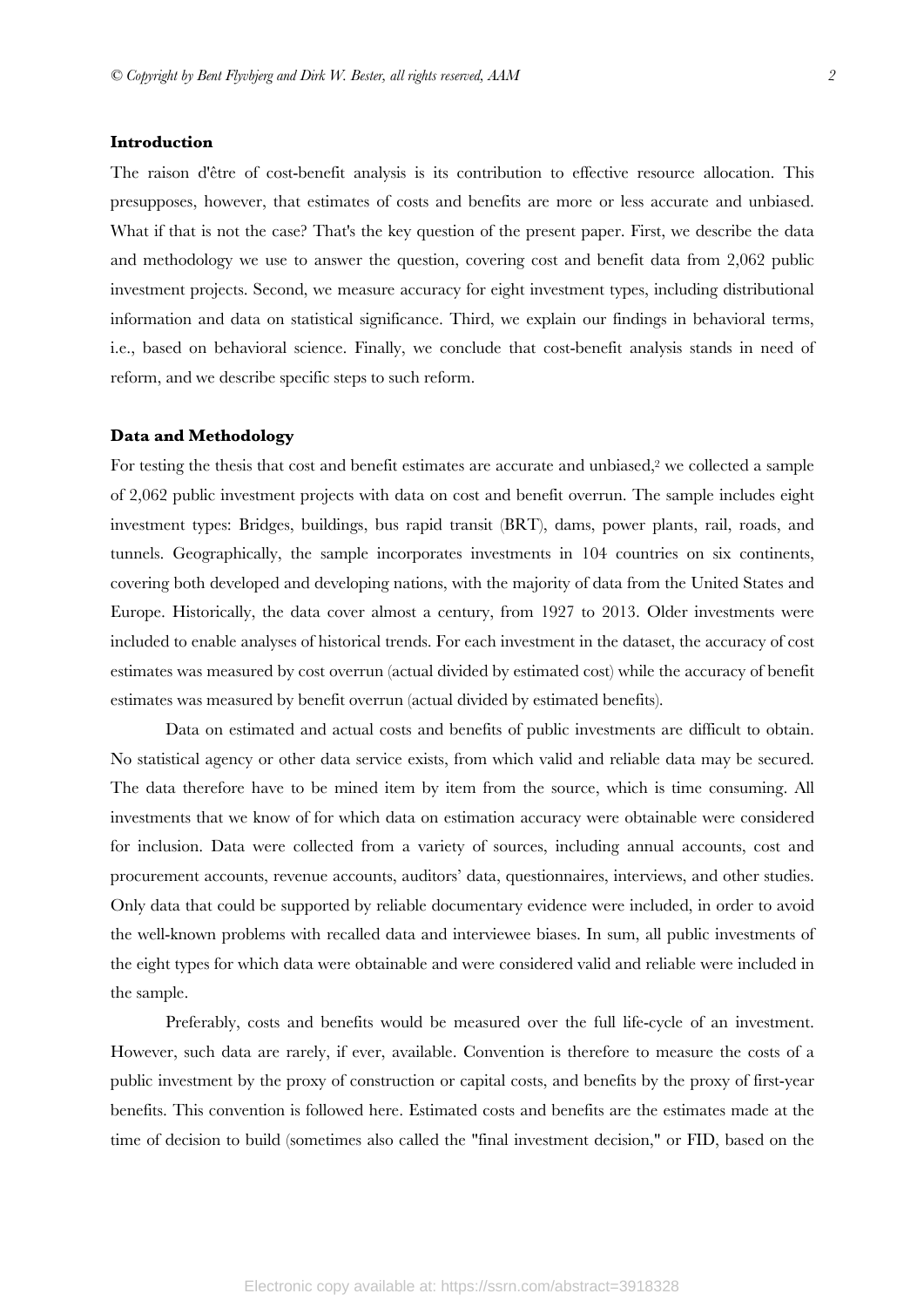final business case), which is the baseline in time from which cost and benefit overrun are measured. Actual costs are measured as recorded outturn costs; actual benefits as first-year benefits, or a later value as close to this as possible, if available and if first-year benefits were not available. Estimated and actual benefits are recorded in the unit of measurement that the planners of the investment decided to use for measuring benefits. Pros and cons of measuring benefits by first-year benefits, and the issue of wider benefits, are discussed in the Annex.

Ideally, data would be available for both cost and benefit overrun for each investment in the dataset. However, data availability is far from ideal in the measurement of estimated and actual costs and benefits of public investments. For only 327 investments out of the 2,062 in the sample were data available for both cost overrun and benefit overrun. Using this ideal criterion would therefore result in scrapping large amounts of useful information for the 1,735 other investments in the sample, which would clearly be unacceptable. We therefore decided to run the statistical tests twice, first for the full sample of 2,062 investments, second for the subsample of 327 investments with data for both cost overrun and benefit overrun for each investment. This gave us the advantage of being able to test whether results are robust across different samples, which proved to be the case.

Investments were included in the sample based on data availability, as mentioned. This means that the results of the statistical analyses presented below are probably conservative, i.e., cost overruns in the investment population are most likely larger than in the sample, and benefit overruns smaller. This is because availability of data is often an indication of better-than-average investment management, and because data from badly performing investments are often not released and are therefore likely to be underrepresented in the sample. This must be kept in mind when interpreting results.

It should also be mentioned that there might be a survival or selection bias in the data. Even if cost-benefit analyses themselves were done without bias, such survival or selection bias might influence which analyses and policies get used in practice and therefore go on the record. If only policies that appear favorable on paper are implemented, there will be a selection bias towards policies that overestimate benefit and underestimate cost – even if the estimations themselves are honest and balanced. Such bias is difficult, and sometimes impossible, to deal with in statistical terms, because it is about things that did not happen, e.g., there is no ex-post outturn cost to record, and thus no cost overrun or underrun, on a policy that never happened, although an ex-ante cost estimate and costbenefit analysis may well exist. Survival and selection bias is likely to prevail to some extent for any database that includes only policies that were undertaken and omits those that that were proposed but not undertaken, as one must for data on cost and benefit overruns. This, too, should be kept in mind when interpreting results.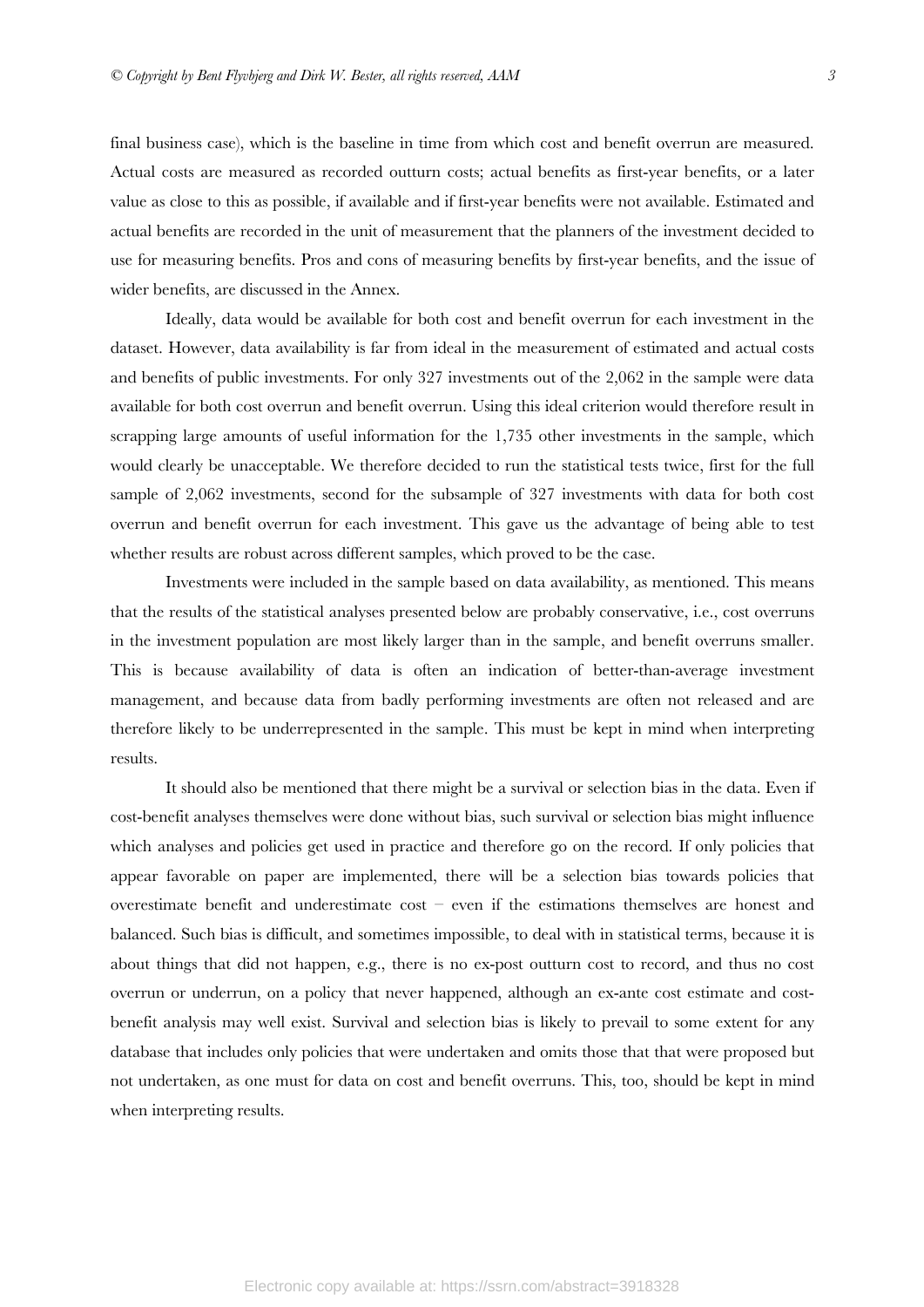Finally, it must be mentioned that the assessment of cost-benefit analysis that follows is as much about the so-called "evidence-based policy" movement as it is about cost-benefit analysis. The fundamental question asked is, "how valid and reliable is the evidence presented as justification for the public investments considered?" Three things most clearly distinguish theoretical cost-benefit analysis from practical program evaluation. First, consideration of costs, which are often not addressed in academic program evaluations. Second, consideration of multiple effects rather than one or a couple that are typically the focus of evaluation designs. And third, monetization of benefits, typically with shadow prices. The present dataset takes account of capital cost but focuses primarily on realization of predicted impacts for benefits, for reasons of data availability. This means, on the one hand, that full results are likely to be even less accurate than suggested by the reported public investment statistics, because uncertainty in shadow prices is not taken into account. On the other hand, it also means that without shadow pricing the results are as much about impact prediction as about cost-benefit analysis, something most would agree is desirable even in the absence of cost-benefit analysis. The requirements of theoretical cost-benefit analysis, including shadow pricing, are often not met in practice. This means that for large-sample research, like that reported below, the sample will inevitably include this type of more limited cost-benefit analysis/impact prediction.

Data and methodology are described further in the Annex.

#### **How Accurate Is Cost-Benefit Analysis?**

Table 1 and Figure 1 summarize the results from testing the thesis that cost and benefit estimates are accurate and unbiased. Taking rail as an example, average cost overrun is listed in the table as 1.40, which means that for rail investments actual costs turned out to be 40 percent higher than estimated costs, on average and in real terms, indicating substantial inaccuracy in cost estimates for rail. Average benefit overrun for rail is listed in the table as 0.66, which is evidence of a benefit shortfall of 34 percent, meaning that on average 34 percent of the estimated passengers never showed up on the actual trains, again indicating substantial inaccuracy.

[Table 1 and Figure 1 app. here]

If cost estimates were largely accurate and unbiased, cost overruns would be narrowly and more or less symmetrically distributed around 1. Eyeballing Table 1 and Figure 1 it is clear this thesis is false: average cost overrun is higher than 1 and the right tail is fat. The visual reading is verified by statistical tests that reject the thesis at an overwhelmingly high level of statistical significance (p<0.0001, Wilcoxon test).3 While we do not expect the distribution to be normal, we still include tests of skewness (Agostino test) and kurtosis (Anscombe test) for reference. The cost overrun data has a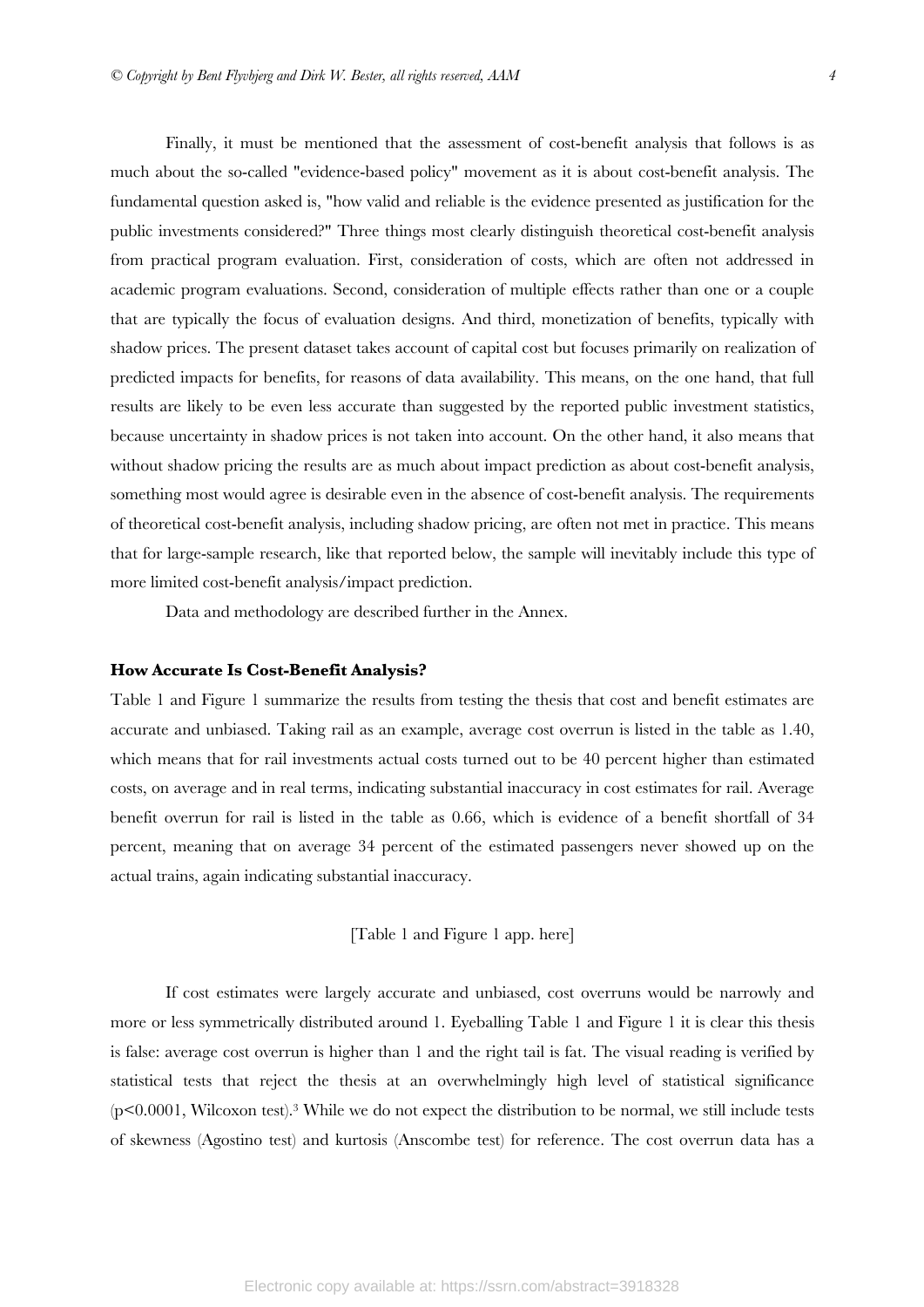skewness of 23.2, and the D'Agostino test confirmed this is significantly different from 0 (p<0.0001). The cost overrun data furthermore has a kurtosis of 724.1, and the Anscombe-Glynn kurtosis test found this is significantly different from 3 ( $p<0.0001$ ), which is the kurtosis of a normal distribution, from which we conclude that the data have tails much fatter than normal. Cost overruns are highly inaccurate and biased for public investments, ranging from an average cost overrun for roads of 24 percent to dams at 85 percent, in real terms.4 The fact that the data show bias is a crucial finding, because whereas errors cancel out, biases compound. Biases – and especially biases with fat tails, as here – are therefore notably worse news than errors in public investment planning.

Table 1 and Figure 1 further show that benefit estimates are also inaccurate, though less so than cost estimates. Bus rapid transit and rail investments have significant benefit shortfalls, on average respectively 58 percent and 34 percent. In contrast, for bridges, buildings, power plants, and roads benefit estimates are fairly accurate on average. If benefit estimates were generally accurate, benefit overruns would be narrowly and more or less symmetrically distributed around one. Statistical tests reject this thesis at an overwhelmingly high level of statistical significance (p<0.001, Wilcoxon test). Like cost estimates, benefit estimates are inaccurate and biased. Again the Wilcoxon test was supplemented by tests of skewness and kurtosis, and again this confirmed that the data on benefit overrun are skewed and heavy tailed. The benefit overrun data has a skewness of 1.1, and the D'Agostino test confirmed this is significantly different from  $0$  ( $p<0.0001$ ). The benefit overrun data furthermore has a kurtosis of 6.5, and the Anscombe-Glynn kurtosis test found this is significantly different from that of a normal distribution ( $p<0.0001$ ). We see that the kurtosis for cost overrun (724) is much larger than for benefit overrun (6.5), meaning that although both types of overrun are significantly more fat tailed than the normal distribution, the data on cost overrun have a more extreme tail than the data on benefit overrun, which is fat, nevertheless, as clearly documented by the left side of Figure 1. Finally, it is interesting to note a difference between the statistical and the economic significance of the benefits data. One could argue that the weighted total average benefit overrun of 0.94 is surprisingly good for economic predictions and that 0.94 is not *economically* significantly different from one, although *statistically* it is overwhelmingly significantly different (p < 0.0001). This illustrates the point that economic and statistical significance are not the same and should be considered separately. It must be remembered, however, that the samples of benefits data are small for most investment types and that further research is therefore necessary before final conclusions can be reached. It should also be mentioned that even if a difference is small, if it is mostly unidirectional and if it is repeated year in and year out, then it will compound over time and eventually might become significant, including in economic terms.

Considering cost and benefit overrun together, we see that the detected biases work in such a manner that cost overruns are not compensated by benefit overruns, but quite the opposite, on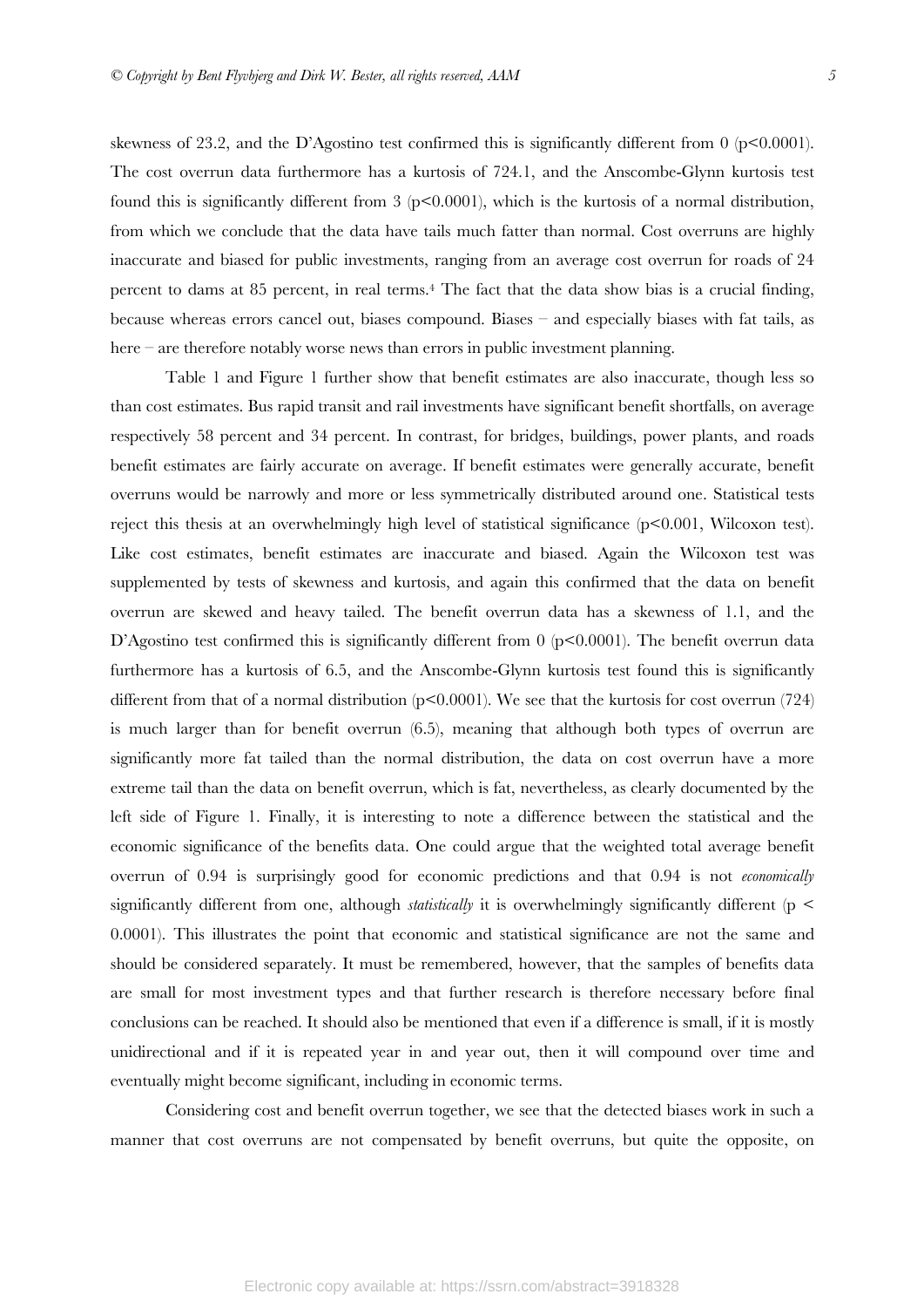average. We also see that investment types with large average cost overruns tend to have large average benefit shortfalls. These are important findings, because not only do errors not cancel out for costs and benefits viewed separately, as documented above. On top of this, inaccuracy is accelerated by the fact that the average investment is hampered by a combination of cost overrun and benefit shortfall, undermining investment viability on two fronts, i.e., for both costs and benefits. Table 1 includes a statistical test of the thesis that cost overrun is balanced by benefit overrun, i.e., that errors of cost underestimation are compensated by similar errors of benefit underestimation (the p-values for this test are shown in the right-most column of Table 1). We see that the thesis is rejected with overwhelming statistical significance (p<0.0001, Mann-Whitney test).5

Finally, we tested whether error and bias in cost-benefit estimates have been reduced over time and found this is not the case. In sum, the data show that the main problem with cost-benefit analysis is not error, but bias. This is bad news, because where errors tend to cancel out each other because of their randomness, biases are systematic and therefore compound leading to results of cost-benefit analysis that are highly misleading.

It is noteworthy that for not a single of the eight investment types in Table 1 did forecasters overestimate cost and for not a single investment type did they underestimate benefits, on average. That is how strong and consistent the biases are. Theories, like Albert O. Hirschman's (2014) "Hiding Hand" and similar "just-start-digging" theories, which predict that cost underestimates will be offset by benefit underestimates of similar or larger magnitude – and that therefore resource allocation will be okay despite initial errors in estimates – are not supported by the data; they are rejected, and again at an overwhelmingly high level of statistical significance (p<0.0001) (Flyvbjerg 2016).

We see that the average investment is impaired by a combination of substantial cost underestimates compounded by significant benefit overestimates. Such systematic and significant bias in cost-benefit analysis is likely to lead to resource misallocation, including initiating investments that ultimately turn out to have negative net benefits and should never have been started, as argued by Ansar et al. (2014) and the World Bank (2010).<sup>6</sup> If investments are large enough and the economies where they are built are fragile, then just one major misallocation of resources in this manner, for a single investment, can negatively affect the national economy for decades, as Brazil and Pakistan have learned with their large-dam investments (Ansar et al. 2014), and Greece with the 2004 Olympic Games (Flyvbjerg and Stewart 2012).

We emphasize that the finding above – that investments are on average undermined by a combination of cost underestimates leading to cost overruns and benefit overestimates resulting in benefit shortfalls – does not mean that investments do not exist for which cost underestimates were fortuitously outweighed by similar or larger benefit underestimates. For instance, the German Karlsruhe-Bretten light-rail line, which is in the dataset, had a cost overrun in real terms of 78 percent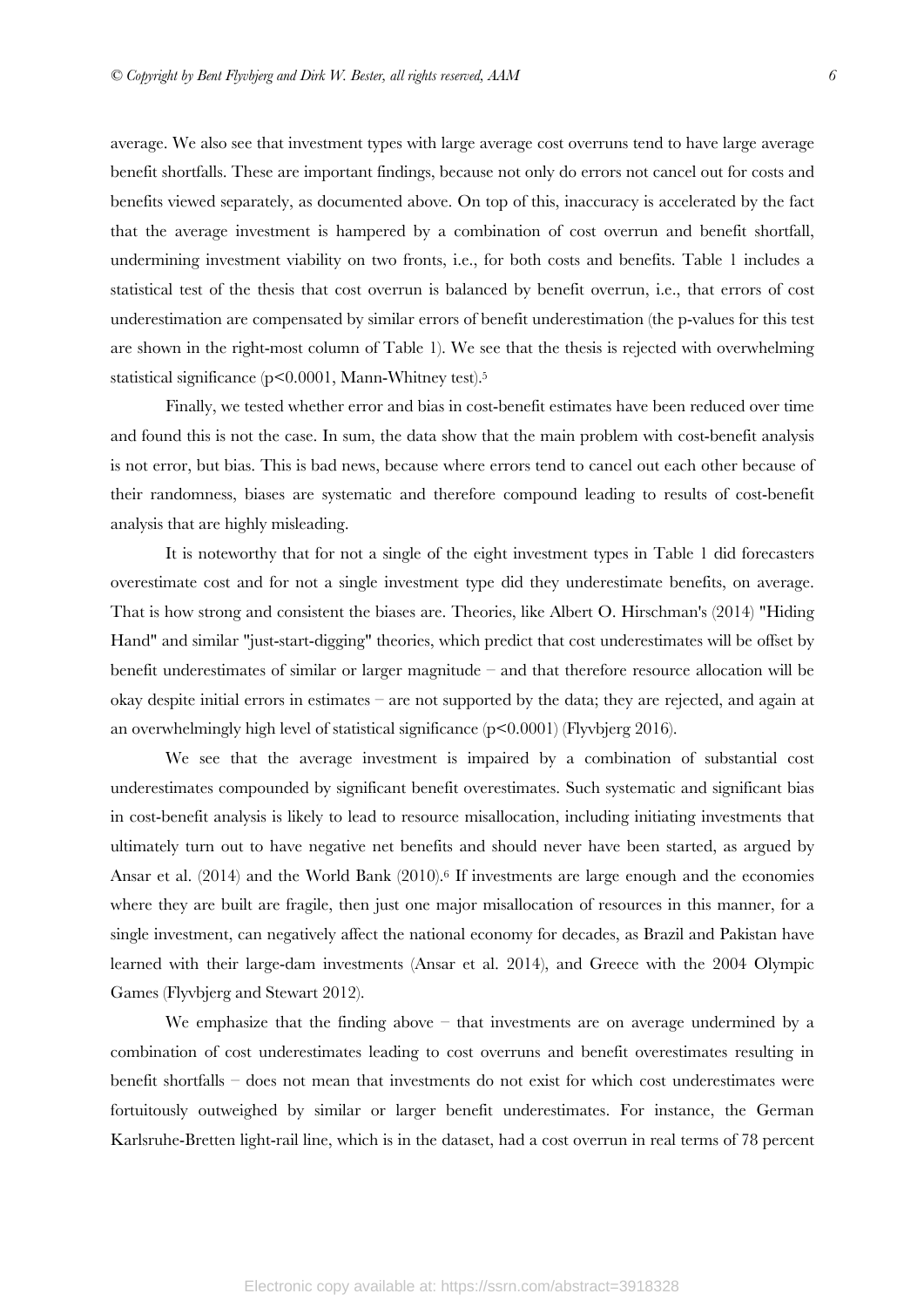but an even larger benefit overrun of 158 percent. Similarly, the Danish Great Belt toll-road bridge – the longest suspension bridge in the world at the time of completion – had a cost overrun of 45 percent combined with a benefit overrun of 90 percent, making the investment profitable. Such investments, however, are in the minority. For the vast majority of investments (80 percent), cost overrun is not compensated by benefit overrun.

One might speculate, of course, that conceivably the one fifth of investments where benefit overrun compensated cost overrun may have generated more benefits in the aggregate than the four fifths that did not, much like just a few startups that succeed wildly may make up for the many that fail. We tested this thesis and found, at an overwhelmingly high level of statistical significance, that (a) not only is this not the case for public investments, but (b) the opposite is true since the net effect of the situation where cost overrun is not compensated by benefit overrun (80 percent of investments) is larger than the net effect of the situation where benefit overrun compensated cost overrun  $(p=0.001,$ two-sided Mann–Whitney test).

Table 1 shows that a typical ex-ante benefit-cost ratio produced by conventional methods is overestimated by between approximately 50 and 200 percent, depending on investment type. Again, this is a statistically significant bias showing that standard cost-benefit analysis consistently overestimates the net benefits of investments by a large margin, and therefore may not be trusted.

In addition to the standard statistical tests above, we tested results for the influence of investment type, geography, and time using Bayesian modeling. We found only few and small significant differences across investment type, geography, and time and none of them ran counter to the main conclusion that cost and benefit estimates are inaccurate, biased, and compound each other. The underestimation of costs and overestimation of benefits therefore do not seem to be driven by certain geographies or older investments. The pattern seems universal across space and time with an overwhelmingly high level of statistical support.

To conclude, the data show that cost and benefit estimates for public investments are highly inaccurate and biased. Cost underestimates and benefit overestimates are much more common than cost overestimates and benefit underestimates, at an overwhelmingly high level of statistical significance  $(p<0.0001)$ . The findings are robust across both conventional and Bayesian statistical analysis, and across different samples, covering different sample sizes, geographies, and time periods. The average investment is impaired by a double whammy of substantial cost underestimates compounded by significant benefit overestimates. As a consequence, benefit-cost ratios are overestimated by between 50 and 200 percent, depending on investment type. The data show ex-ante cost-benefit analysis to be so misleading as to be worse than worthless, because decision makers might think they are being informed by such analysis when in fact they are being significantly misinformed about the return on planned investments. As a consequence, decision makers may give the green light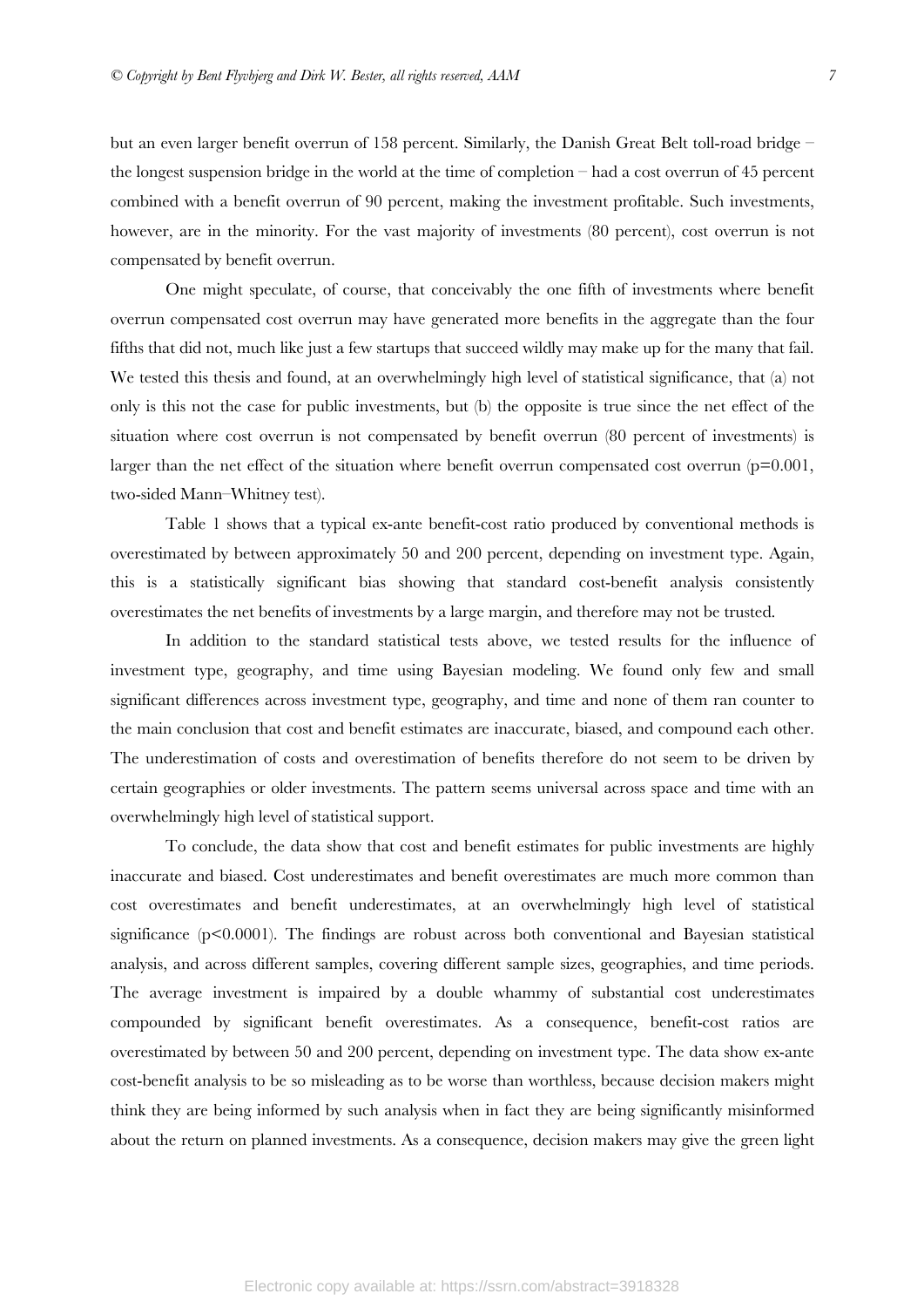to investments that should never have been started, leading to *mis*allocation of resources, where the whole purpose of cost-benefit analysis is the opposite: improved resource allocation. This points to a central problem for welfare economics, and for any type of economics or policy that relies on costbenefit analysis: ex-ante estimates of costs and benefits are so erroneous and biased that instead of being the powerful tool for effective resource allocation and improved welfare depicted by theory, in practice cost-benefit analysis is in fact a poor and highly misleading guide for policy. In practice, biases creep in and derail the logic and good intentions of theory. To disregard this, as is common, is a fallacy. We call it the "cost-benefit fallacy" and add it to the list of other fallacies and biases in human decision making identified by behavioral science in recent years.

# **The Cost-Benefit Fallacy**

We define the cost-benefit fallacy as the situation where individuals behave as if cost-benefit estimates are largely accurate and unbiased, when in fact they are highly inaccurate and biased. Two questions arise. First, how does one explain the cost-benefit fallacy in more depth? Second, how does one eliminate or mitigate the fallacy? In this section we focus on the first question, i.e., explanations. In the next section, the second, that is, cures.

The data presented above show with overwhelming statistical significance that it is not the fact that cost-benefit forecasts are in error that needs explaining, as is the common view for cost-benefit analysis, if the question of accuracy comes up at all (which it mostly does not). The fact that needs explaining is that the vast majority of cost-benefit forecasts are systematically biased, with underestimation for cost and overestimation for benefits. Our data go back 86 years and for this period the bias in cost-benefit forecasts has been constant. Cost-benefit forecasters are "predictably irrational" as regards bias, in the words of Ariely (2009). To begin to understand why, consider the following example.

Recently, the CEO of one of the biggest and most successful public infrastructure providers in the world explained to us why the cost forecast for one of their multi-billion-dollar investments – a high-speed rail line – had proven too low, resulting in significant cost overrun. There were three causes of the underestimate and overrun, according to the CEO. First, construction had taken longer than scheduled. Second, the investment, which involved extensive tunneling, had run into unexpected geological conditions, resulting in unplanned costs. Third, price inflation for both labor and materials had been higher than expected, the CEO explained. This is a typical and plausible way to account for cost overrun, which most would accept. Delays, geology, and price inflation are common stated causes of cost overrun in construction investments, as are complexity, scope changes, bad weather, archeological finds, and the like. This is the industry standard, in terms of explanation.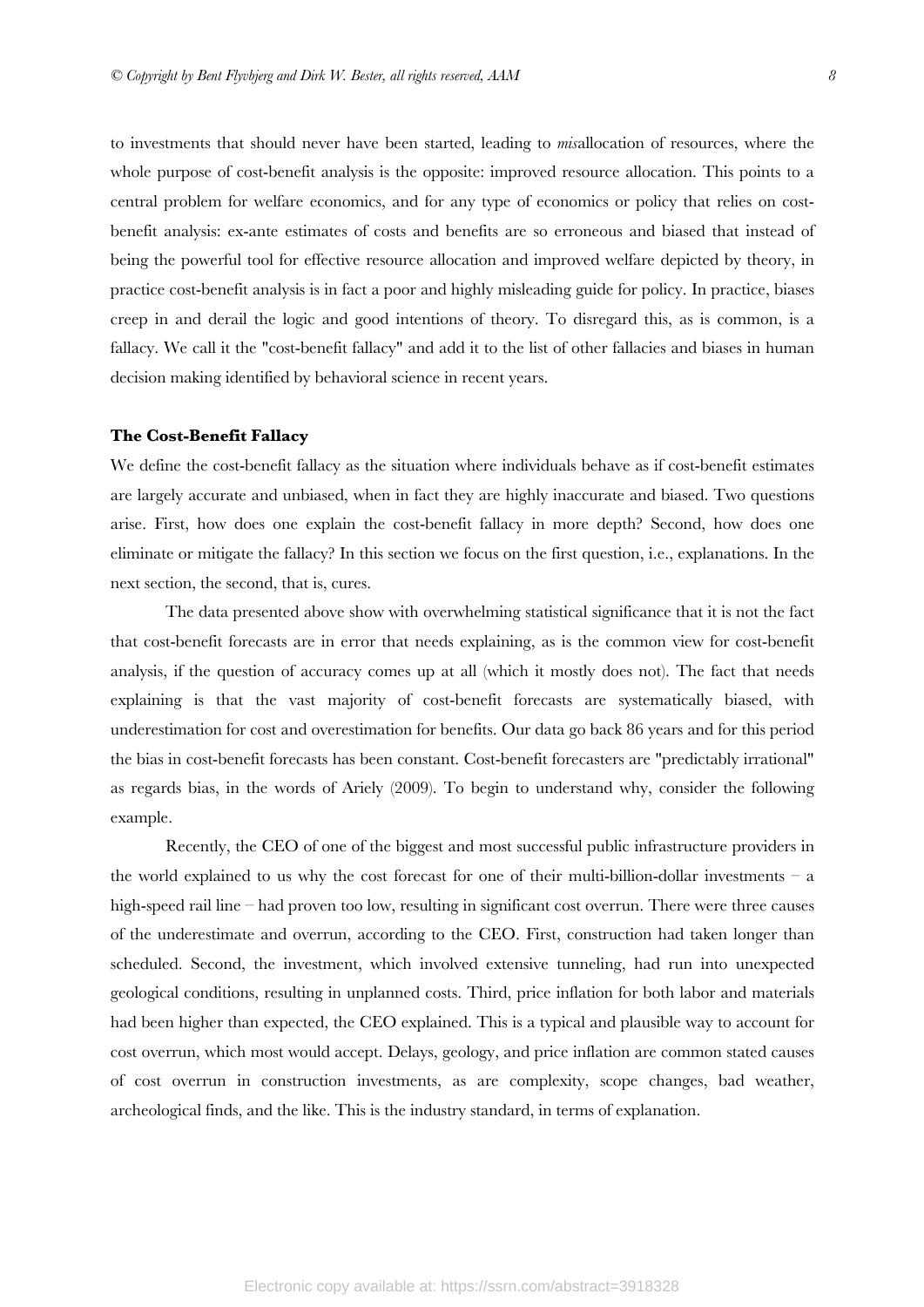We analyzed the evidence for the specific investment and assured the CEO, yes, you're right. On the surface of things delays, geology, and price inflation caused your cost overrun. However, you will neither truly understand nor solve the problem as long as you see it like this, or so we argued. To really understand what happened to your investment, you would need to think in terms of root causes. And at the level of root causes, the explanation of your overrun is much simpler, with a single source: optimism. You were optimistic about the schedule, in assuming you could deliver the rail line several years faster than is usual for this type of investment, without having good reasons for this assumption. Second, you were optimistic about the geological conditions, without having investigated sufficiently. Third, you were optimistic about price variations, assuming variations would be small when in fact history shows they are large. This is optimism, pure and simple, unless you deliberately misrepresented the schedule, geology, and prices, in which case it would be strategic misrepresentation, we further argued.7 In either case, your problem is a behavioral one, related to your own conduct and that of your organization and stakeholders. To understand and solve the problem you need behavioral science, not a better understanding of geology or market prices or better Gantt charts, or so we advised the CEO.

Behavioral scientists would agree that schedules, geology, market prices, scope changes, and complexity are relevant to understanding what goes on in public investment projects, but would not see them as root causes of inaccuracy and bias in cost-benefit forecasts. The root cause of cost overrun, according to behavioral science, is the well-documented fact that planners and managers keep underestimating the importance of schedules, geology, market prices, scope changes, and complexity in investment after investment. From the point of view of behavioral science, the mechanisms of scope changes, complex interfaces, archaeology, geology, bad weather, business cycles, etc. are not unknown to public investment planners, just as it is not unknown to planners that such mechanisms may be mitigated. However, planners often underestimate these mechanisms and overestimate the effectiveness of mitigation measures, due to well-known behavioral phenomena like overconfidence bias, the planning fallacy, and strategic misrepresentation.

In behavioral terms, scope changes etc. are manifestations of such misjudgment on the part of planners, and it is in this sense that planners' behavior is the root cause of inaccuracy and bias in costbenefit forecasts. But because scope changes etc. are more visible than the underlying root causes, they are often mistaken for the cause of inaccuracy and bias. In behavioral terms, with scope changes as example, the causal chain starts with human bias (deliberate or not), which leads to underestimation of scope during planning which leads to unaccounted for scope changes during delivery which lead to cost overrun. Scope changes are an intermediate stage in this causal chain through which the root causes manifest themselves. Similarly with complexity, geology, and other so-called causes. With behavioral science we say to public investment planners and managers, "Your biggest risk is you!" It is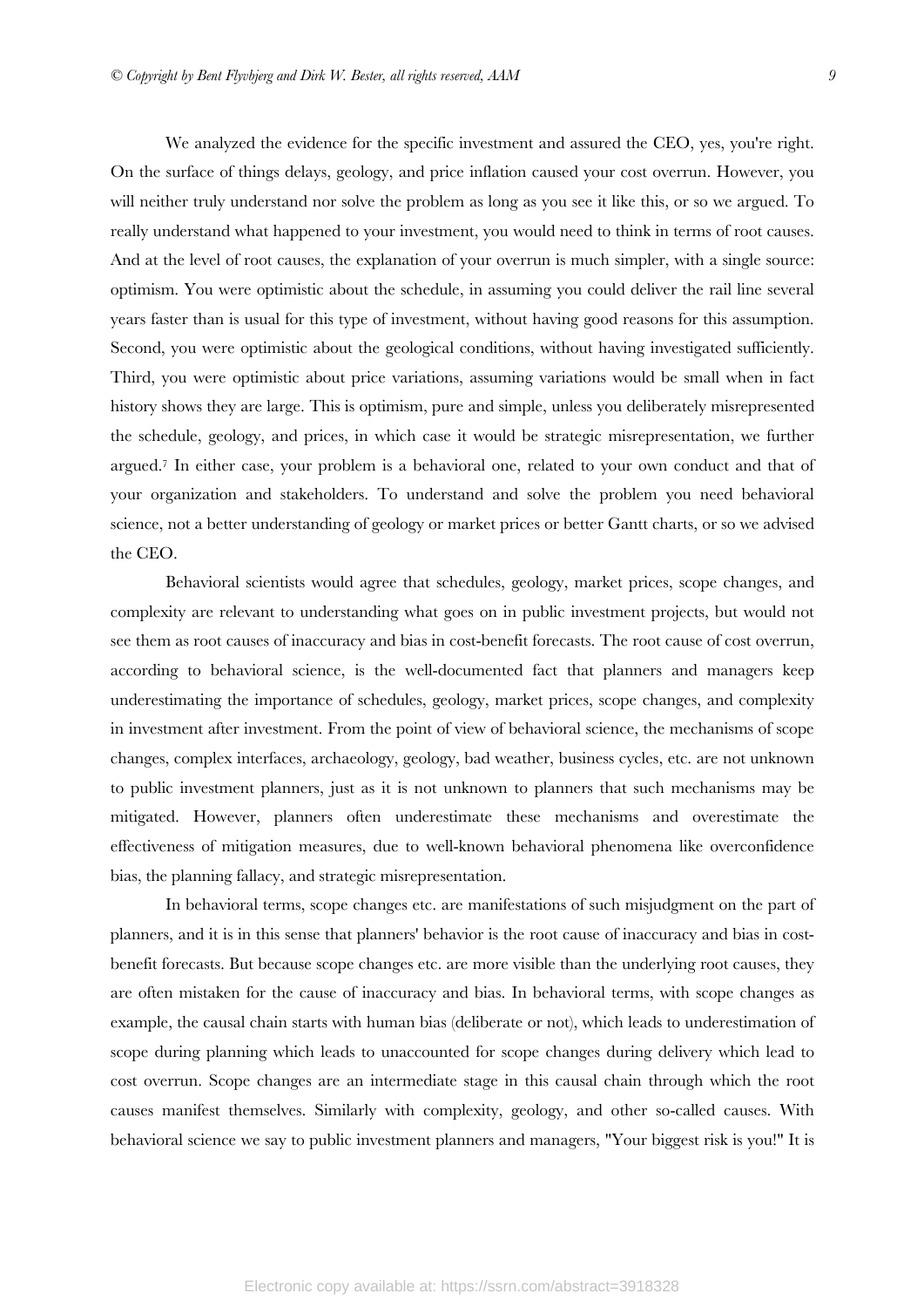not scope changes, complexity, etc. in themselves that are the main problem; it is how planners and managers misconceive and underestimate these phenomena, through overconfidence bias, the planning fallacy, strategic misrepresentation, etc. This is a profound and proven insight that behavioral science brings to cost-benefit forecasting and public investment planning, but unfortunately also an insight that is not always readily acknowledged and integrated in cost-benefit scholarship and practice. (Flyvbjerg et al. 2018).

Behavioral science entails a change of perspective: The problem with cost-benefit forecasts is not error but bias, and as long as we try to understand and solve the problem as something it is not (error), we will not solve it. Forecasts, policies, and decisions need to be de-biased, which is fundamentally different from eliminating error (Kahneman et al. 2011, Flyvbjerg 2008, 2013a). The main problem is also not cost overrun, even if overrun is what hurts and is visible and therefore gets the attention. The main problem is cost underestimation. Overrun is a consequence of underestimation, with the latter happening upstream from overrun, often years before overruns manifest. Again, if you try to understand and solve the problem as something it is not (cost overrun), you will fail. We need to solve the problem of cost underestimation to solve the problem of cost overrun.8 Until we understand these basic insights from behavioral science, we are unlikely to get costbenefit forecasting and resource allocation right. As long as we allow ourselves to be blinded by optimism bias, overconfidence bias, probability neglect, and other behavioral biases, we will keep reproducing the cost-benefit fallacy. The solution to overcoming the fallacy is therefore fairly straightforward: de-biasing.

## **Four Steps to Cost-Benefit Reform**

Cost-benefit analysis may, no doubt, be a helpful tool in public investment policy and planning. However, cost-benefit analysis as practiced today is less than useful, because it is highly biased, as documented above. Cost-benefit theory and practice were developed long before behavioral science and have yet to adapt to its findings about the nature and causes of bias. This needs to change. We saw above that for public investments the biases are so substantial that the average cost-benefit analysis results in resource *mis*allocation, instead of contributing to the effective use of scarce assets which is the whole point of cost-benefit analysis.<sup>9</sup> For cost-benefit analysis to become useful in public investment policy and planning, the following needs to happen:

- 1. Systematic and effective de-biasing of cost-benefit forecasts.
- 2. Introduction of skin-in-the-game for cost-benefit forecasters.
- 3. Independent audits of cost-benefit forecasts.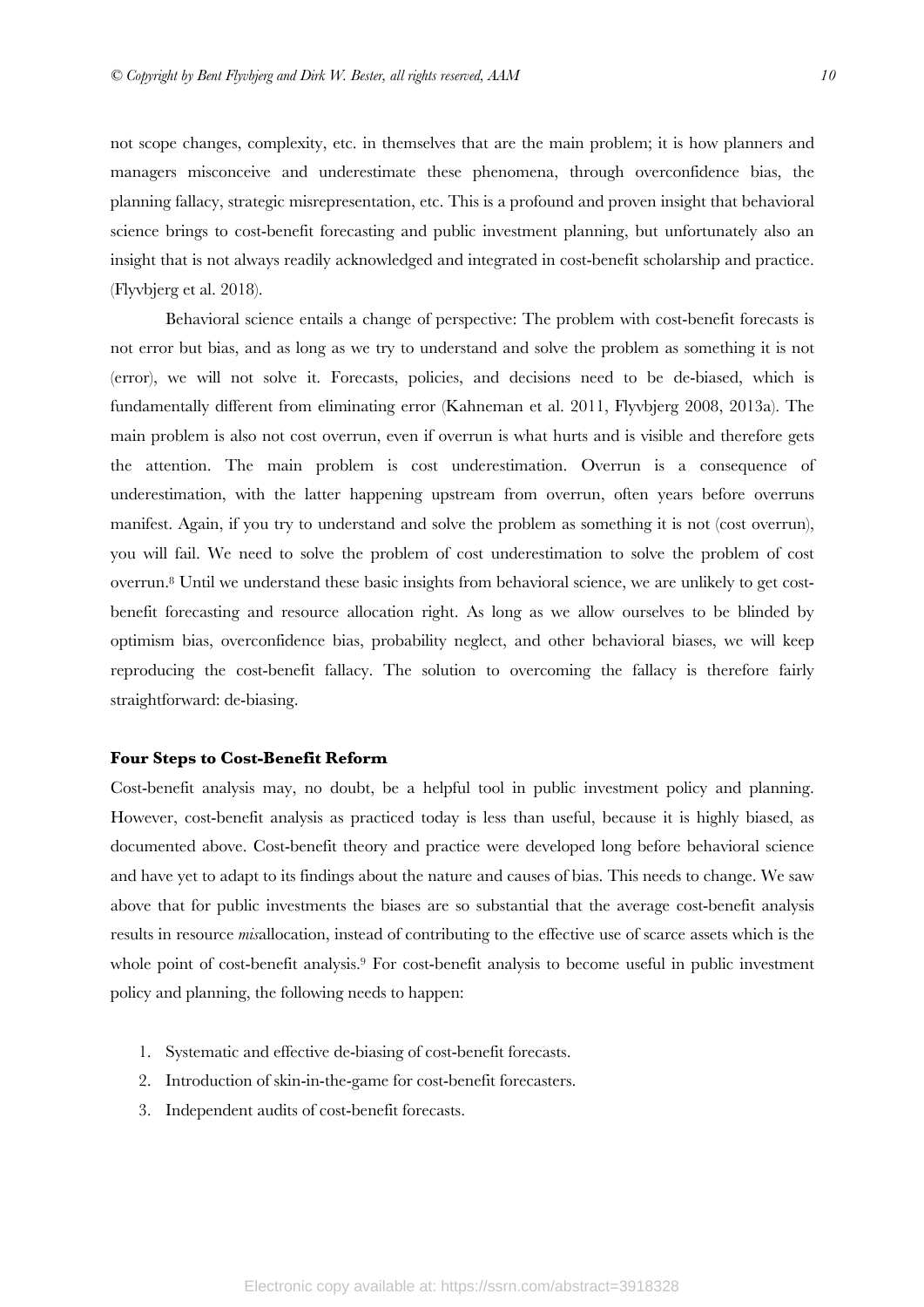4. Adaption of cost-benefit forecasting to the messy, non-expert character of democratic decision making.

First, and most importantly, behavioral science predicts that any forecast – including cost-benefit estimates – is prone to bias. If forecasts are biased, they must be de-biased before they can be reliably used in policy making and investment decisions, or policies and decisions will be biased, too. Nudges will not suffice. Deliberate and precise de-biasing will be needed. Taking our clue from Kahneman and Tversky (1979), and using Kahneman's (2011: 245) so-called "outside view," we developed methods for such de-biasing for public investments. We use the distributional information about actual estimation errors in previous investments (established via ex-post studies) to precisely assess by how much the cost-benefit estimates for a planned venture must be adjusted before they may be considered effectively de-biased (Flyvbjerg et al. 2004, Flyvbjerg 2006). In his book *Thinking, Fast and Slow*, Daniel Kahneman reviews this work, and especially our advice to use empirical distributional information for de-biasing. Kahneman concludes,

"This may be considered the single most important piece of advice regarding how to increase accuracy in forecasting [of costs and benefits] through improved methods. Using such distributional information from other ventures similar to that being forecasted is called taking an 'outside view' and is the cure to the planning fallacy [and thus to bias] ... The outside view is implemented by using a large database, which provides information on both plans and outcomes for hundreds [now thousands] of projects all over the world, and can be used to provide statistical information about the likely overruns of cost and time, and about the likely underperformance of projects of different types" (Kahneman 2011: 251-52).

The method for systematically (mathematically and statistically) taking the outside view is called "reference class forecasting" and is today used at scale in public investing around the world, including in countries where the method has been made mandatory, such as the UK and Denmark (UK Department for Transport 2006; Danish Ministry for Transport and Energy 2006, 2008). Independent evaluations of the method confirm its value and accuracy (Awojobi and Jenkins 2016, Batselier 2016, Batselier and Vanhoucke 2017, Bordley 2014, Chang et al. 2016, Kim et al. 2011, Liu and Napier 2010, and Liu et al. 2010).10 Only with such de-biasing will cost-benefit forecasts be accurate and help allocate resources effectively.

Second, better incentives for accuracy in cost-benefit forecasts should be introduced. Better methods alone will not solve the problem. Akerlof and Shiller (2009: 146) suggest "firing the forecaster" when forecasts are very wrong and the consequences severe. Flyvbjerg (2013: 771-772) goes one step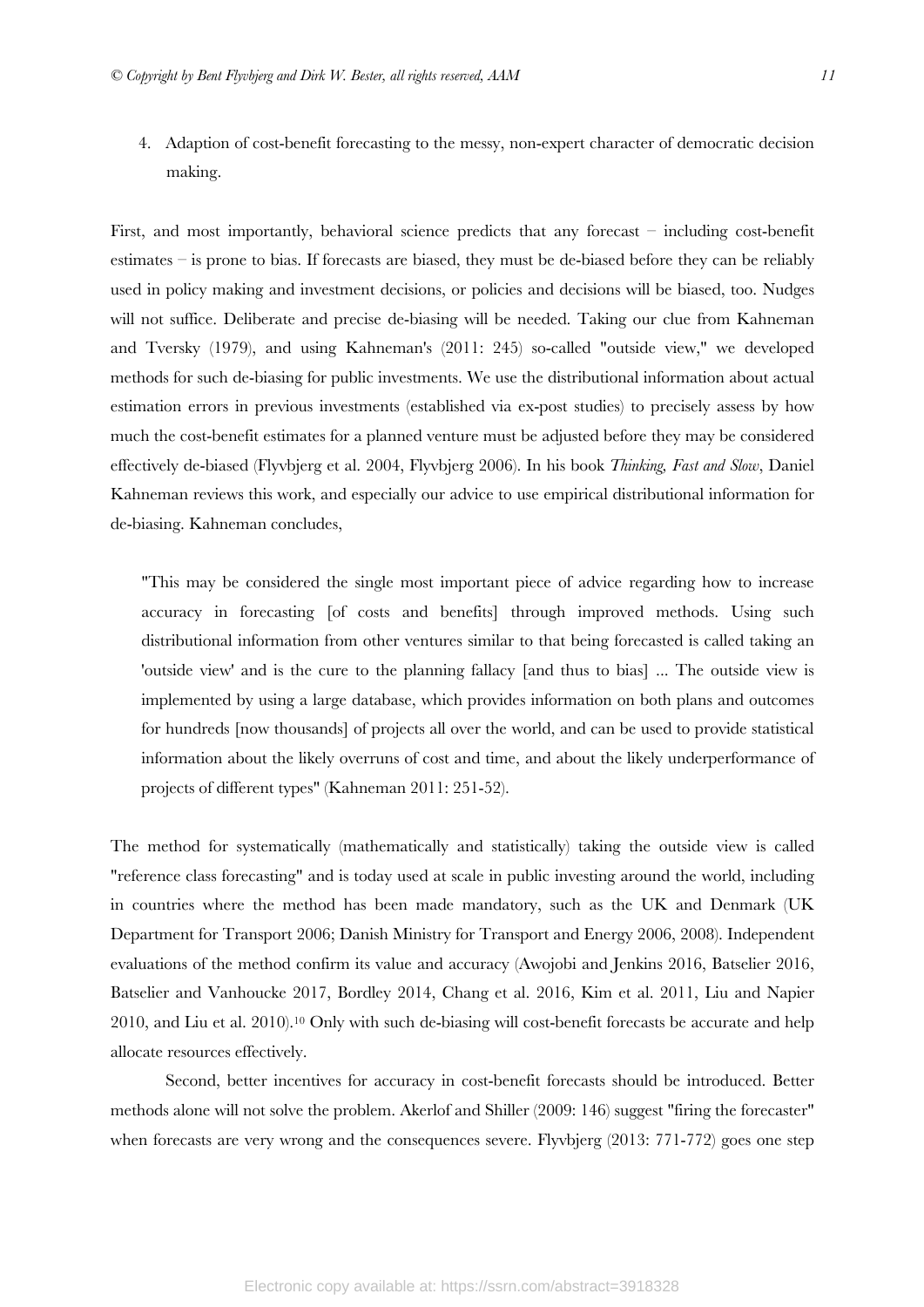further in proposing "suing the forecaster" in cases of gross neglect and gross deliberate manipulation of forecasts and investors. The first court cases for public investment forecasting were decided in 2015, for Sydney's Lane Cove toll tunnel, which went bankrupt when more than half the forecasted cars never appeared in the tunnel, and for Brisbane's Clem 7 tunnel and Airport Link, which had comparable problems (Rubin 2017, Saulwick 2014, Worthington 2012). More litigation quickly followed in the United States, treating traffic forecasters as criminals (Dezember and Glazer 2013, Evans 2010, Hals 2013, Miller 2013, Singh 2017, Wright 2014). Recently, the judge responsible for the Muskrat Falls dam inquiry in Canada decided to report executives to the police for possible criminal charges related to cost underestimation for the dam (LeBlanc 2020, Roberts 2020). Similarly, executives who misled investors about the completion date and costs for two nuclear reactors at the V.C. Summer plant in South Carolina were prosecuted and pleaded guilty to felony fraud charges in federal and state court (Collins 2020). Criminalizing planners and cost-benefit analysts like this has sent shock-waves through the global forecasting and cost-benefit community, contributing to much-needed discipline and accountability. Here we suggest, as a more general and more moderate heuristic, that often it would make sense to consider giving cost-benefit forecasters skin in the game. Lawmakers and policymakers should develop institutional setups that reward forecasters who get their estimates right and punish those who do not. We should not be surprised that cost-benefit estimates are wrong if forecasters have no incentive to get them right. True, forecasters are supposed to be neutral and unbiased. But to confuse such normativity with reality is naive, for policymakers and scholars alike.

Third, independent audits are needed to ensure that points one and two above – better methods and better incentives for more accurate forecasts – work according to intention, and to adjust them when they do not. Auditing must be effectively separated from political motivations, to avoid the type of political distortion of cost-benefit forecasts described in detail by the World Bank (2010), Harrington (2006), Flyvbjerg et al. (2002, 2004), Harrington et al. (2000), and Wachs (1986, 1989, 1990, 2013). If this does not happen, audits will not and cannot serve their purpose. Audits should allow for transparency and external scrutiny, including scrutiny by independent experts, the public, and media.

Finally, and perhaps most importantly, for cost-benefit analysis to be accepted and have impact it must be understood and practiced *not* in the top-down, technocratic fashion that is common historically but, instead, in ways that fit with the messy, non-expert character of present-day democratic decision making. Here cost-benefit analysis is just one of many inputs that are amalgamated in the overall decision-making process. Top-down, technocratic approaches are anachronistic and will not work in this context. Kahneman (2011: 141-42) contrasts cost-benefit *technocrats* with cost-benefit *democrats*, exemplifying technocrats with Harvard law professor Cass Sunstein and democrats with University of Oregon psychology professor Paul Slovic. Kahneman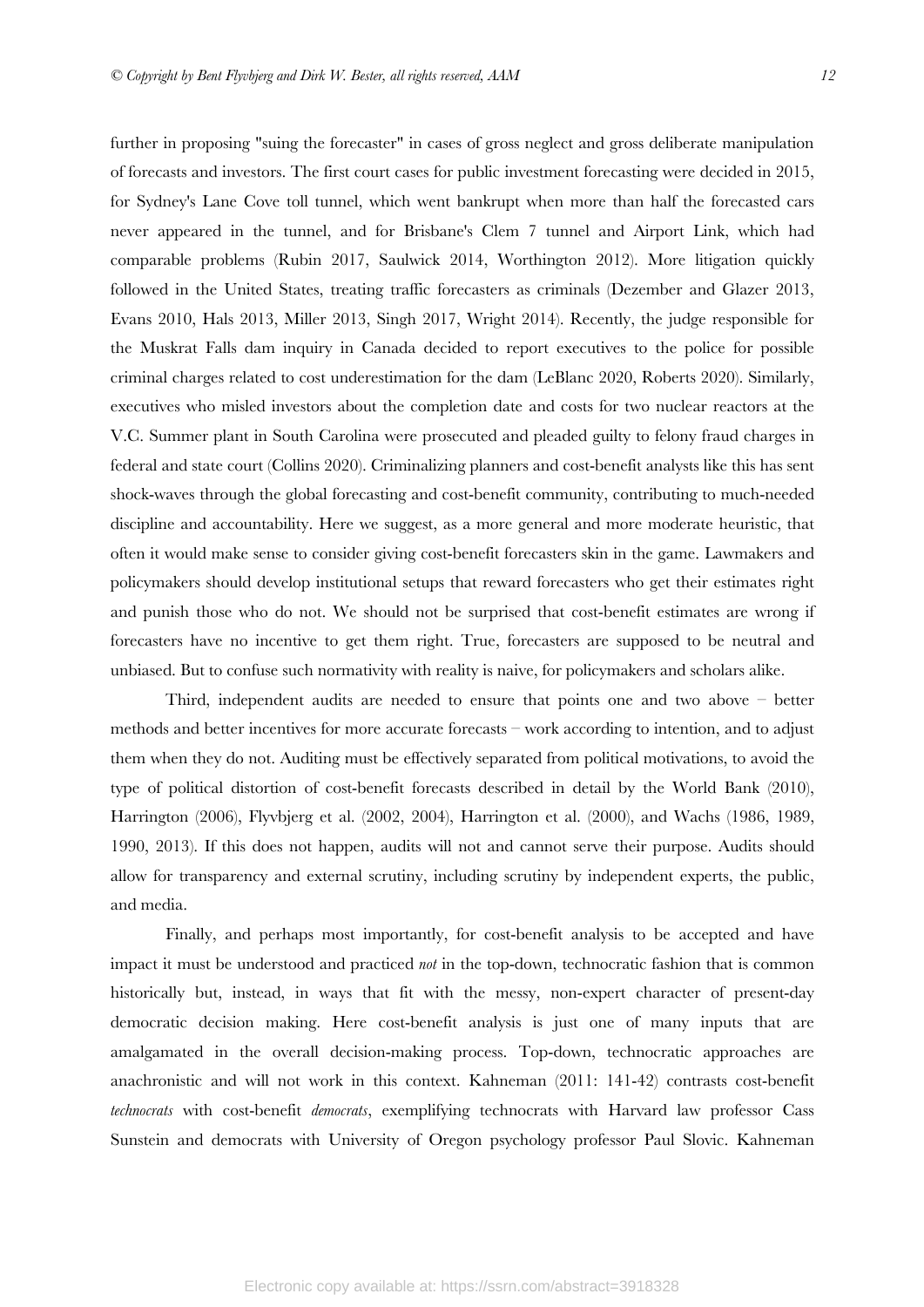writes about Sunstein, who is a self-declared cost-benefit technocrat and whose work Kahneman otherwise holds in high regard:

"He [Sunstein] starts from the position that risk regulation and government intervention to reduce risks should be guided by rational weighting of costs and benefits ... he has faith in the objectivity that may be achieved by science, expertise, and careful deliberation ... Cass Sunstein would seek mechanisms [like the cost-benefit principle] that insulate decision makers from public pressures, letting the allocation of resources be determined by impartial experts who have a broad view of all risks and of the resources available to reduce them."

Kahneman here captures the key beliefs and a priori assumptions of cost-benefit technocrats, including (a) the view that cost-benefit analysis is a force for good in deciding policies; (b) faith in the objectivity of science as a basis for cost-benefit calculations; and (c) belief in impartial experts for making better decisions. Kahneman (2011: 140-45) juxtaposes this position with that of Slovic and other cost-benefit democrats, who Kahneman says "trusts the experts much less and the public somewhat more than Sunstein does." Kahneman (p. 144) approvingly cites Slovic (2000) for arguing that expert-based decision making, like that supported by cost-benefit technocrats, produces policies that the public will reject, which is an untenable situation in a democracy, according to Kahneman. "Slovic rightly stresses the resistance of the public to the idea of decisions being made by unelected and unaccountable experts," concludes Kahneman (2011: 144) with Slovic.

Kahneman (2011: 144) considers both Sunstein and Slovic "eminently sensible" and he explicitly states, "I agree with both." We agree with Kahneman. Nobody in their right mind would argue that expert input, science, and cost-benefit analysis are undesirable in deciding which policies and investments to pursue in a society. But, similarly, no one in their right mind would depend on only experts in making such decisions, especially when we know that experts are subject to the cost-benefit fallacy and produce, over and over, the kind of biased cost-benefit analyses documented above. Sunstein and other cost-benefit technocrats overemphasize the importance of experts and place too much trust in them. By supplementing Sunstein with Slovic – technocracy with democracy – Kahneman (2011: 144-45) develops a more balanced position, from which he argues that democracy "is inevitably messy" and emphasizes that the public's concerns, "even if they are unreasonable, should not be ignored by policy makers." Experts, science, and cost-benefit analysis are not enough to arrive at high-quality policy decisions, argues Kahneman. The messy process of democracy is called for to merge all concerns, including unreasonable ones, because only in this manner will policy be able to muster the support necessary to be successful.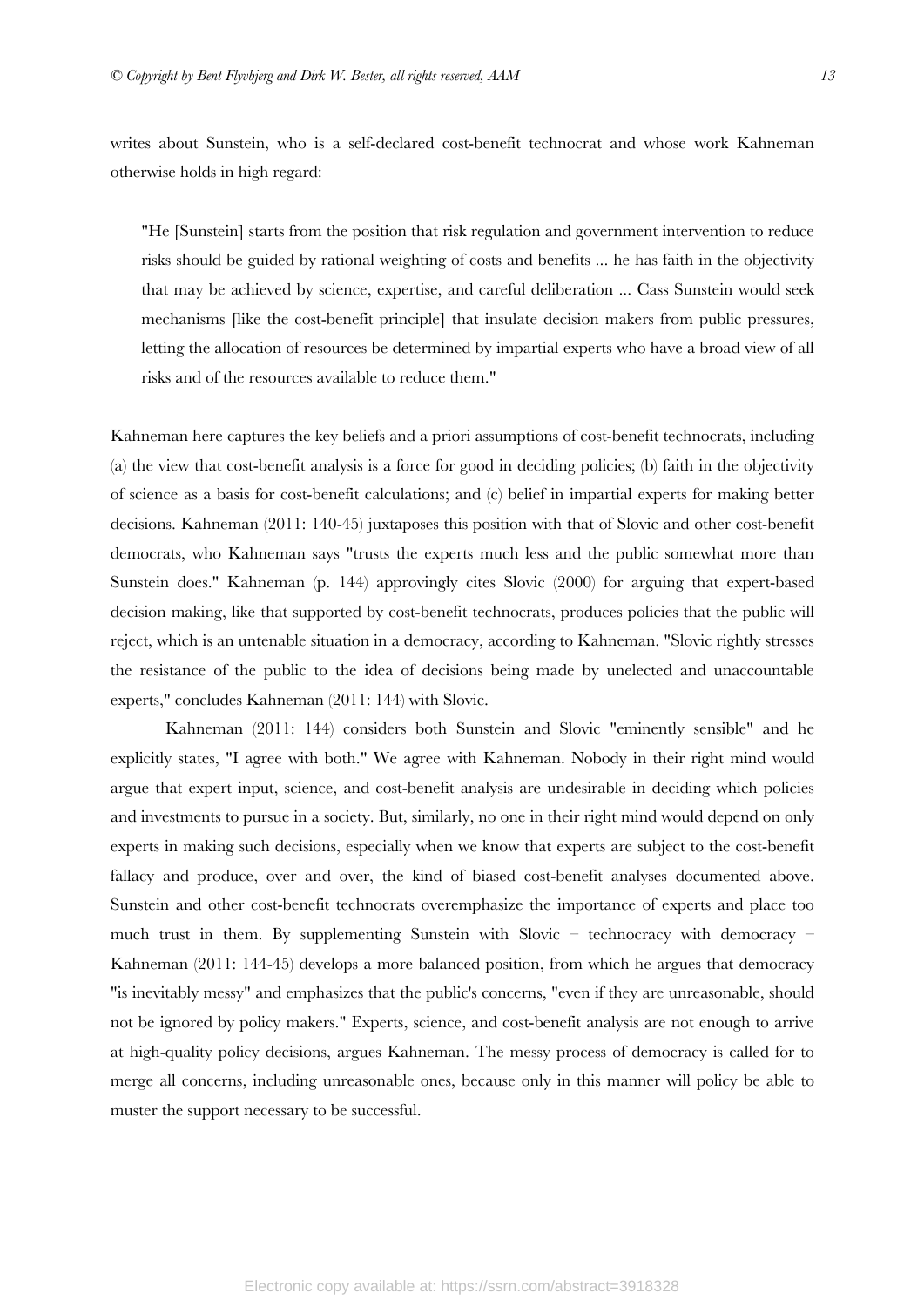The four measures for better cost-benefit analysis outlined above are not ivory tower theory. They have recently been implemented in innovative, full-scale experiments around the world, with encouraging results, as documented by Kahneman (2011: 249-53), Flyvbjerg et al. (2016, 2018), HM Treasury (2003), the UK Department for Transport (2006), the Danish Ministry for Transport and Energy (2006, 2008), and the Swiss Association of Road and Transportation Experts (2006). More such work is in the pipeline, bringing the findings of behavioral science to cost-benefit forecasting, resulting in more realistic and more useful forecasts.

#### **Summary and Conclusions**

In this paper, we set out to test the accuracy of cost-benefit analysis of public investments. We found a fallacy at the heart of conventional cost-benefit analysis: forecasters, policymakers, and scholars tend to assume that cost-benefit forecasts are more or less accurate, when in fact they are highly inaccurate and biased, at an overwhelmingly high level of statistical significance. In public capital investing, the fallacy results in average overestimates in ex-ante benefit-cost ratios of 50 to 200 percent, depending on investment type. Individual estimates of benefit-cost ratios are routinely off by much more than these averages.

Cost-benefit analysis can undoubtedly be a useful tool in public investment policy and practice, but only after the cost-benefit fallacy has been acknowledged and corrected for. For this to happen, the following must become part and parcel of cost-benefit practice: (a) new methods for effective de-biasing of ex-ante cost-benefit estimates, based on behavioral science; (b) incentives for using these methods, including skin-in-the-game; (c) independent audits to check that the methods and incentives work according to intention; and, finally, (d) integration of results in messy, real-life democratic decisionmaking processes, which consider other concerns than the results of cost-benefit analyses. The good news is that the theoretical and methodological rationale for this type of behaviorally based costbenefit analysis has already been developed and is finding use in policy and practice. The bad news is that the cost-benefit fallacy seems to be as ingrained in human behavior as the many other biases identified by behavioral science and will therefore be as difficult to root out. That should not keep us from trying, needless to say, which is what we have done with the research reported in the present paper.

#### **Acknowledgments**

The authors wish to thank the Editor-in-Chief and four anonymous reviewers for their excellent insights and penetrating comments, which greatly helped improve the paper.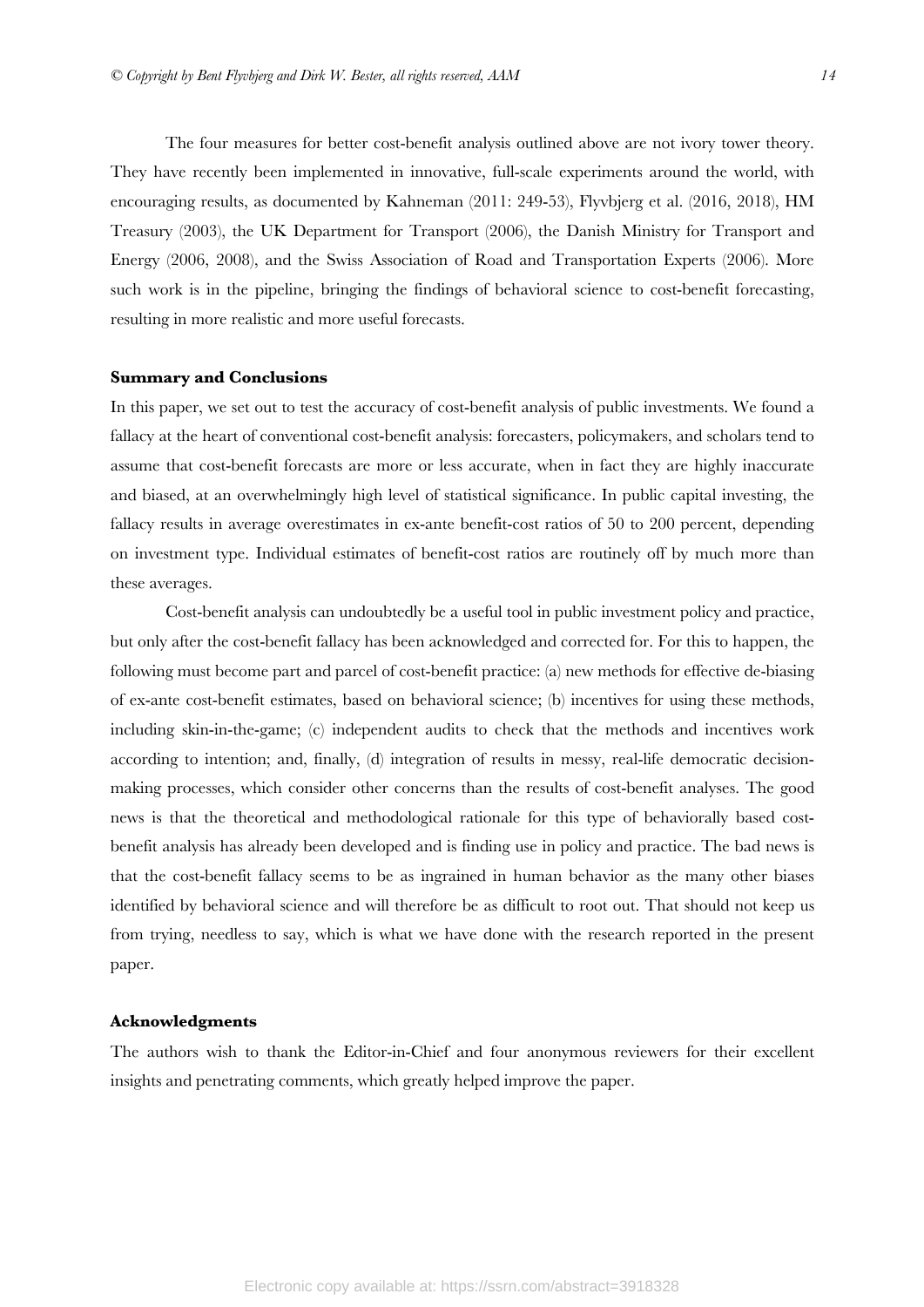# **Annex: Sample and Statistical Tests**

The sample for testing accuracy and bias in cost-benefit analysis includes 2,062 public investment projects across eight investment types: Bridges, buildings, bus rapid transit (BRT), dams, power plants, rail, roads, and tunnels. Geographically, the investments are located in 104 countries on six continents, including both developed and developing nations. Historically, the data cover the period from 1927 to 2013. Older investments were included to enable analyses of historical trends. For each investment in the dataset, the accuracy of cost estimates was measured by cost overrun (actual divided by estimated cost, in real terms) while the accuracy of benefit estimates was measured by benefit overrun (actual divided by estimated benefits).

Data on estimated and actual costs and benefits of public investments are difficult to obtain. No statistical agency or other data service exists, from which valid and reliable data may be secured. Over more than 20 years, the authors and their associates have therefore developed their own dataset, the largest of its kind. Data collection began with public investments in transportation, following the methodology pioneered by Pickrell (1990) in his classic study of forecast versus actual cost and utilization in US urban rail transit investments. Pickrell systematized ideas first employed by Hamer (1976). Pickrell rigorously measured estimated and actual costs and benefits in ten transit investments and insisted that the estimates to be compared to actual outcomes were those on the basis of which planners and officials had decided to proceed with proposed investments. Pickrell argued that revisionist forecasts issued by planners and officials later in the planning and tendering process or after construction had commenced – in short, after an irrevocable commitment to proceed with the investment had been made – were irrelevant, and comparing them to subsequent actual outcomes, as was (and is) common, was misleading, because later forecasts did not influence the decision to proceed with the investment. Pickrell's methodology has become an international standard for collecting and comparing estimated and actual costs and benefits in transportation capital investments and beyond.

Our first dataset following this standard was published in Flyvbjerg et al. (2002, 2005), covering 258 transportation capital investments. This was the first time an academic dataset was large enough to allow statistically valid conclusions regarding the accuracy of cost and benefit estimates in transportation capital investments. Since then, we have expanded the dataset to cover more transportation investments and to also include other types of public investments, e.g., dams, power plants, and buildings. For two decades, we have continuously monitored and grown the dataset from two sources. First, we collected our own data directly from public investments for which data were available when the investments were decided (estimated costs and benefits) *and* later completed (actual costs and benefits). Second, we included data for which other researchers in other studies had done the data collection, to allow meta-analysis. For both sources, we used formal and informal search. We did (and do) formal bibliographic searches on a continuous basis using Google Scholar, Web of Science,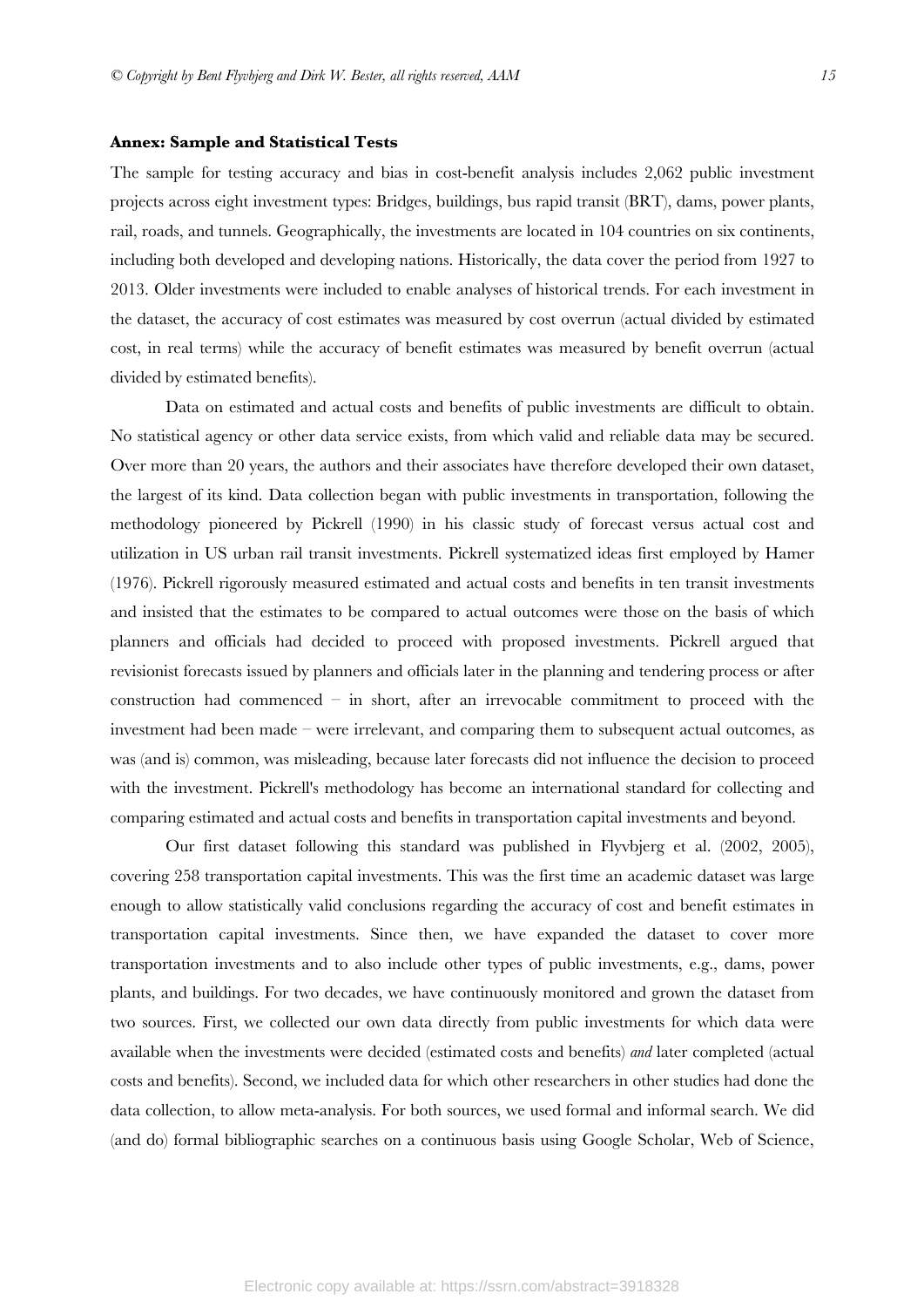and individual journals, with keywords like "cost-benefit analysis," "project costs," "project benefits," "(in)accuracy of cost-benefit analysis," "cost overrun," "cost overestimate," "cost underestimate," "benefit shortfall," "benefit overrun," "benefit overestimate," and "benefit underestimate." In addition, our professional network informally kept (and keeps) us informed about new investments and new studies with relevant data. Finally, after publication of our 2002 and 2005 studies, these and later research became so widely cited that we were able to reliably discover new studies with new data simply by tracking who cited our publications, which therefore became a highly reliable part of our systematic bibliographic searches. For increased accuracy, we triangulated the formal and informal searches against each other. We deem that all public investments and all studies for which data on estimated and actual costs and benefits are publicly available have been considered for inclusion in our dataset, for the investment types covered by the study. On that basis, we consider it unlikely that important data exist that are not included, or were not considered for inclusion.

Whether data were collected by us or by other researchers they typically came from annual accounts, cost and procurement records, revenue accounts, auditors' data, questionnaires, or interviews. Only data that could be supported by reliable documentary evidence were included, in order to avoid the well-known problems with recalled data and interviewee biases. Even so, substantial amounts of data had to be rejected due to insufficient data quality, approximately 25 percent of cost data and 50 percent of benefit data. Common reasons for data rejection were lack of clarity regarding (a) baselines (not knowing the year for which data apply and from which accuracy was calculated), (b) price levels (not knowing in which year's prices monetary values were calculated), (c) exchange rates (not knowing the basket of exchange rates used to convert local currencies into US dollars), and (d) discount rates and price indices (not knowing how monetary values were conflated over time). Data were also rejected for which outliers had been omitted for no good reason, or for which such omission was clearly statistically unsound (see further Flyvbjerg et al. 2018). For studies done by others, each data point was checked for validity and reliability as well as for duplication to avoid double counting. If data were already included in our dataset, or if they were not valid and reliable, they were left out.

Finally, it should be mentioned that recently it was discovered that some ex-post studies of cost forecasting have been contaminated by significant statistical errors, for instance in pooling data with incompatible baselines and excluding outliers that should have been included. Such studies cannot be trusted. The same holds for meta-studies that included these studies without being aware of their shortcomings. This unhappy situation – which signifies the arrival of junk science in public investment scholarship – is accounted for in Flyvbjerg et al.  $(2018, 2019)$  together with recommendations on how to avoid the problem going forward. The importance of rooting out studies with faulty data and statistics from the body of work in public investment scholarship cannot be overemphasized, if the field wants to enjoy continued credence in the academy, policy making, and with the general public. Data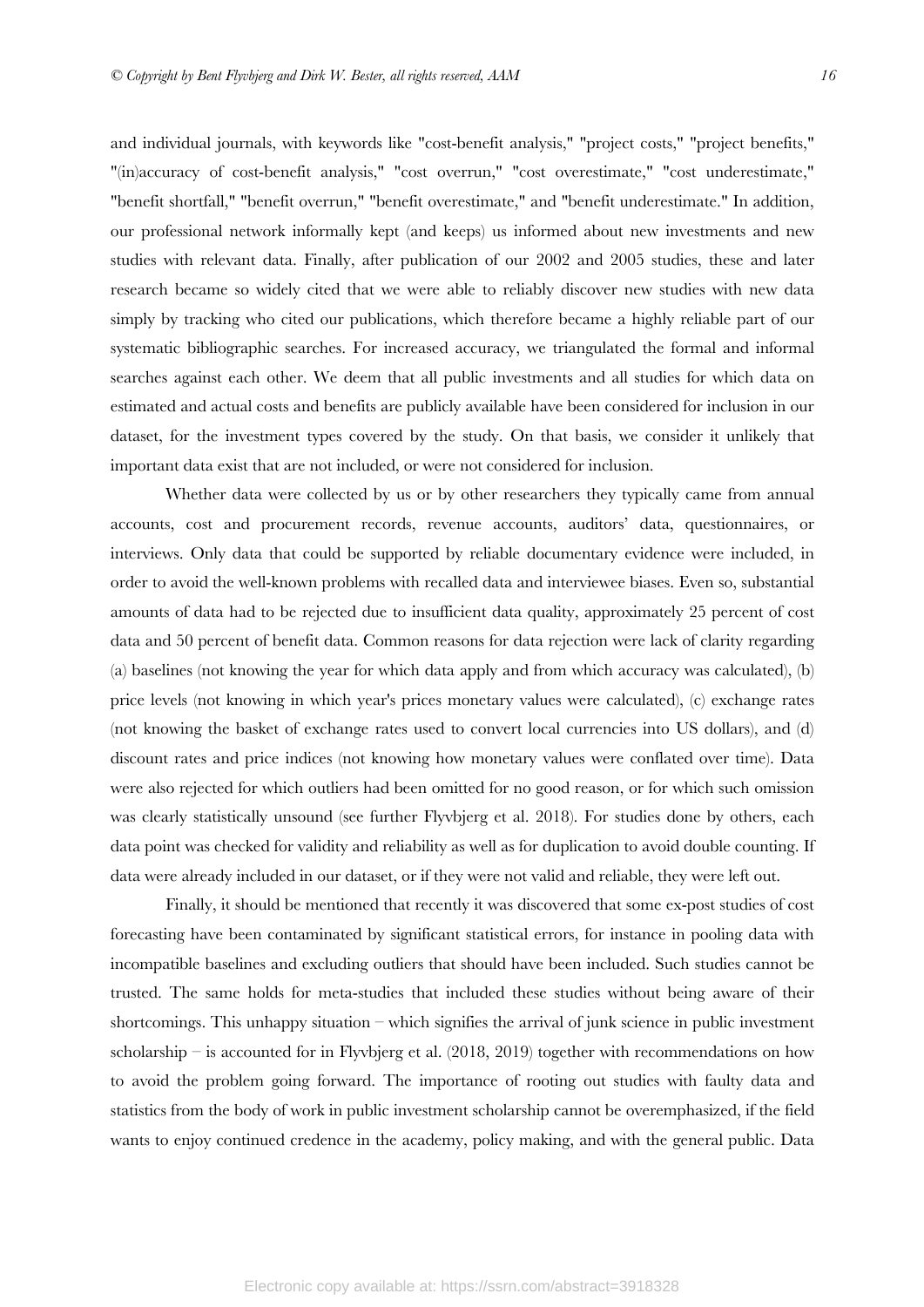from studies that proved contaminated in this manner are not included in the present research, needless to say.

In sum, following the methodology described above all investments for which data were considered valid and reliable were included in the present study, a total of 2,062 investments. Data collection and the dataset are described in more detail in Flyvbjerg et al. (2002, 2005) and Flyvbjerg (2016).

Preferably, costs and benefits would be measured over the full life-cycle of an investment. However, such data are rarely, if ever, available. Convention is therefore to measure the cost of investments by the proxy of construction or capital costs, and benefits by the proxy of first-year benefits. This convention is followed here. Estimated costs and benefits are the estimates made at the time of decision to build (sometimes also called the "final investment decision," or FID, based on the final business case), which is the baseline in time from which cost and benefit overrun are measured. Actual costs are measured as recorded outturn costs; actual benefits as first-year benefits, or a later value as close to this as possible, if available and if first-year benefits were not available. Estimated and actual benefits are recorded in the unit of measurement that the planners of the investment decided to use for measuring benefits.

First-year benefits may seem a narrow proxy to use for benefits, and it has been criticized as such. In fact, however, first-year benefits have proven a reliable proxy for overall benefits, which is fortunate because the existence of benefits data for later years is so rare that benefits measurement would be rendered impossible for large samples if one had to rely on later-year data. For public investments for which data are available on estimated and actual benefits covering more than one year after operations began, it turns out that investments with lower-than-estimated benefits during the first year of operations also tend to have lower-than-estimated benefits in later years (Flyvbjerg 2013: 766– 767). Using the first year as the basis for measuring benefits therefore appears not often to result in the error of identifying investments as underperforming in terms of benefits that would not be identified as such if a different time period were used as the basis for comparison. Actual benefits do not seem to quickly catch up with estimated benefits for investments with overestimated first-year benefits, and mostly they never do. Ramp up of benefits is commonly assumed, but often does not happen, or occurs only partly. To take a typical example, for the Channel tunnel between the UK and France, more than five years after opening to the public, train passengers numbered only 45 percent of that forecasted for the opening year; rail freight traffic was 40 percent of the forecast; and actual numbers had not caught up with the forecasts after 20 years, and never have. In conclusion, we would prefer to measure benefits for all years, but data for this are generally unavailable. Given this is the case, the good news is that first-year benefits appear to be a fair proxy, with data more readily available than for later years.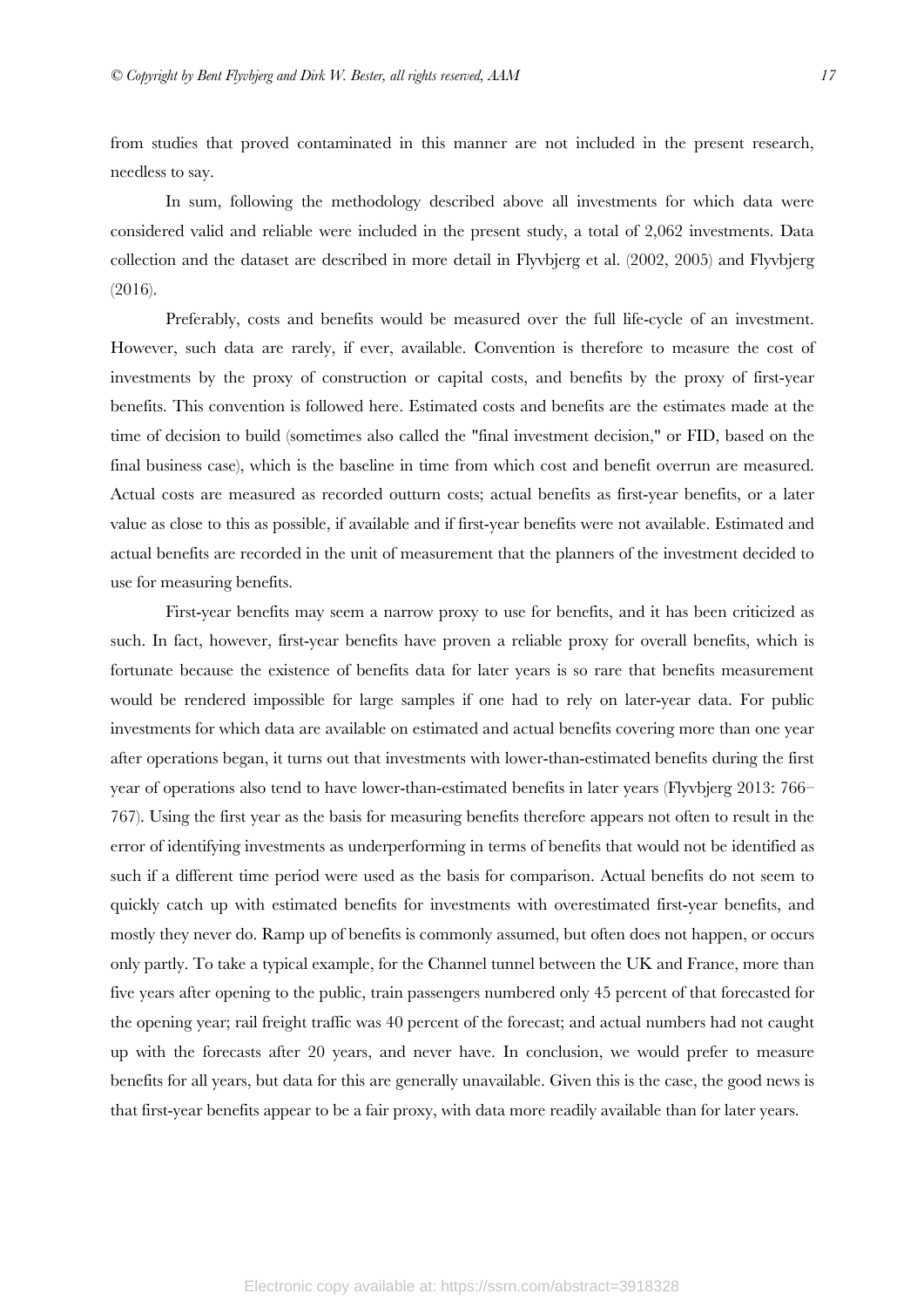Using first-year benefits has also been criticized for not considering wider development effects, for instance increased real estate values following from improved transport services. Such effects undoubtedly exist, but if transport investments have wider benefits, these must be expected to be roughly proportional to traffic, so that if traffic has been overestimated, so must have the development benefits, which means that the case for proceeding with the investment was exaggerated. The difference between estimated and actual traffic, including first-year patronage, would therefore be a good proxy for assessing the extent of the problem. The same applies to other types of investments. For the full argument and for further documentation regarding wider benefits, see Vickerman (2017) and Flyvbjerg (2005, 2013).

Ideally, data would be available for both cost and benefit overrun for each investment in the dataset. However, data availability is far from ideal in the measurement of estimated and actual costs and benefits of public investments. For only 327 investments out of the 2,062 in the sample were data available for both cost overrun and benefit overrun. Using this ideal criterion would therefore result in scrapping large amounts of useful information for the 1,735 other investments in the sample, which would clearly be unacceptable. We therefore decided to run the statistical tests twice, first for the full sample of 2,062 investments, second for the subsample of 327 investments with data available for both cost overrun and benefit overrun for each investment. This gave us the advantage of being able to test whether results are robust across different samples, which proved to be the case.

Investments were included in the sample based on data availability, as mentioned. This means that the results of statistical analyses presented in the main text are probably conservative, i.e., cost overruns in the investment population are most likely larger than in the sample, and benefit overruns smaller. This is because availability of data is often an indication of better-than-average investment management, and because data from badly performing investments are often not released and are therefore likely to be underrepresented in the sample. This must be kept in mind when interpreting results. See further Flyvbjerg et al. (2002, 2005) and Flyvbjerg (2005, 2016).

Standard statistical tests are described in the main text. In addition to these, we tested results for the influence of investment type, geography, and time using Bayesian modeling.11 We found only few significant differences across investment type, geography, and time and none of them ran counter to the main conclusion that cost and benefit estimates are inaccurate, biased, and compound each other. This is unsurprising, given the overwhelmingly high level of statistical support for the main conclusion. In sum, results from the statistical tests proved robust across both conventional and Bayesian testing, and across different samples.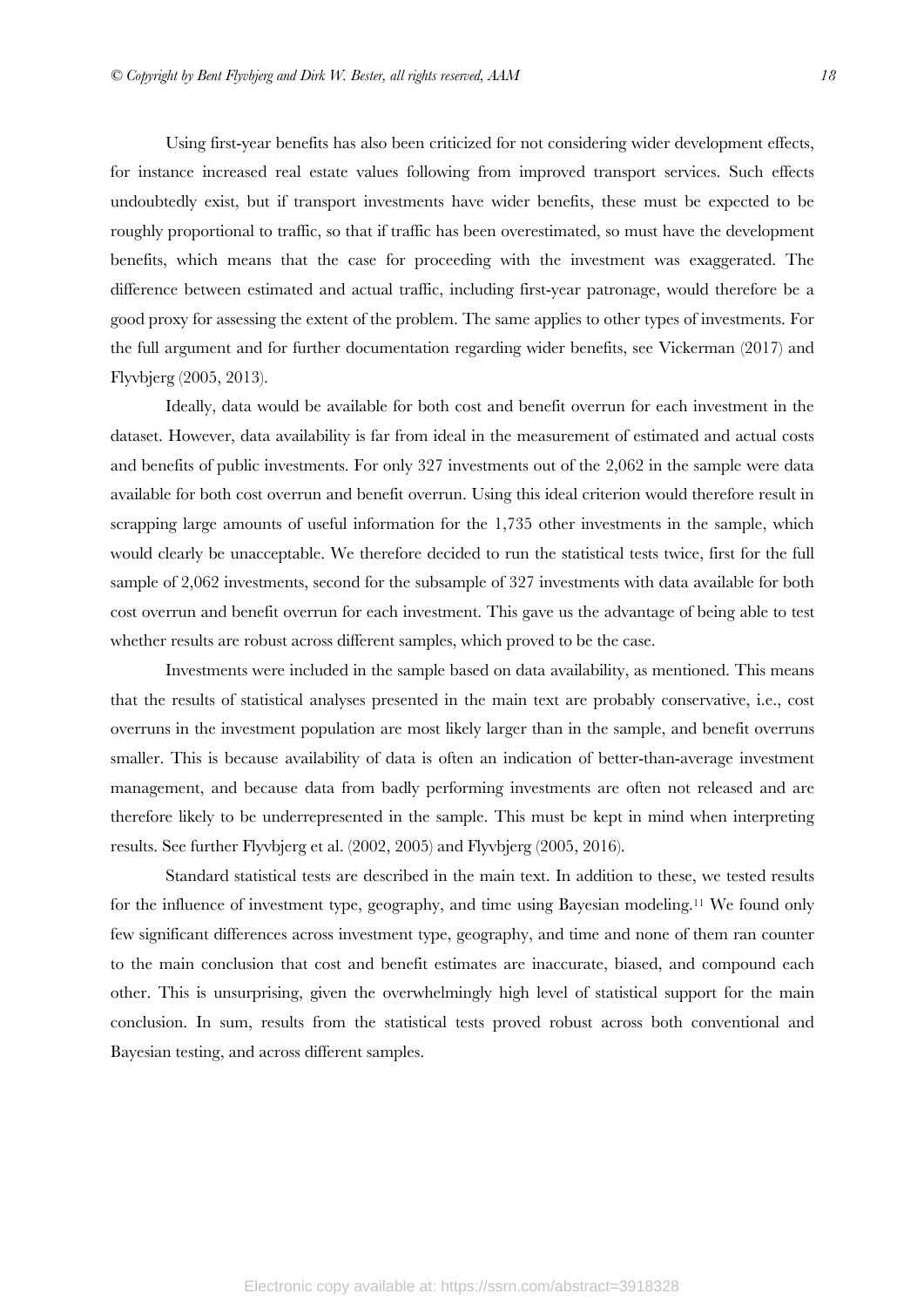*Table 1: Cost-benefit estimates are inaccurate, biased, and compound each other. Accuracy is measured by cost and benefit overruns in 2,062 public investments. Cost and benefit overruns are measured as actual divided by estimated costs and benefits (A/E), respectively, in real terms.*

| Investment       | Cost overrun $(A/E)$ |                           |                | <b>Benefit overrun (A/E)</b> |                           |                | $\mathbf{p}^{\star\star}$ |
|------------------|----------------------|---------------------------|----------------|------------------------------|---------------------------|----------------|---------------------------|
| type             | N                    | Average                   | $\mathbf{p}^*$ | N                            | Average                   | $\mathbf{p}^*$ |                           |
| Dams             | 243                  | 1.96                      | < 0.0001       | 84                           | 0.89                      | < 0.0001       | < 0.0001                  |
| BRT <sup>+</sup> | 6                    | 1.41                      | 0.031          | 4                            | 0.42                      | 0.12           | 0.007                     |
| Rail             | 264                  | 1.40                      | < 0.0001       | 74                           | 0.66                      | < 0.0001       | < 0.0001                  |
| Tunnels          | 48                   | 1.36                      | < 0.0001       | 23                           | 0.81                      | 0.03           | 0.015                     |
| Power plants     | 100                  | 1.36                      | 0.0076         | 23                           | 0.94                      | 0.11           | 0.0003                    |
| Buildings        | 24                   | 1.36                      | 0.00087        | 20                           | 0.99                      | 0.77           | 0.01                      |
| <b>Bridges</b>   | 49                   | 1.32                      | 0.00012        | 26                           | 0.96                      | 0.099          | < 0.0001                  |
| Roads            | 869                  | 1.24                      | < 0.0001       | 532                          | 0.96                      | < 0.0001       | < 0.0001                  |
| <b>Total</b>     | 1603                 | $1.39/1.43$ <sup>++</sup> | < 0.0001       | 786                          | $0.94/0.83$ <sup>++</sup> | < 0.0001       | < 0.0001                  |

\*) The p-value of Wilcoxon test with null hypothesis that the distribution is symmetrically centered around one.

\*\*) The p-value of the test with null hypothesis that cost overrun is balanced by benefit overrun (Mann-Whitney test). See main text for explanation.

†) Bus rapid transit.

††) Weighted and unweighted average, respectively.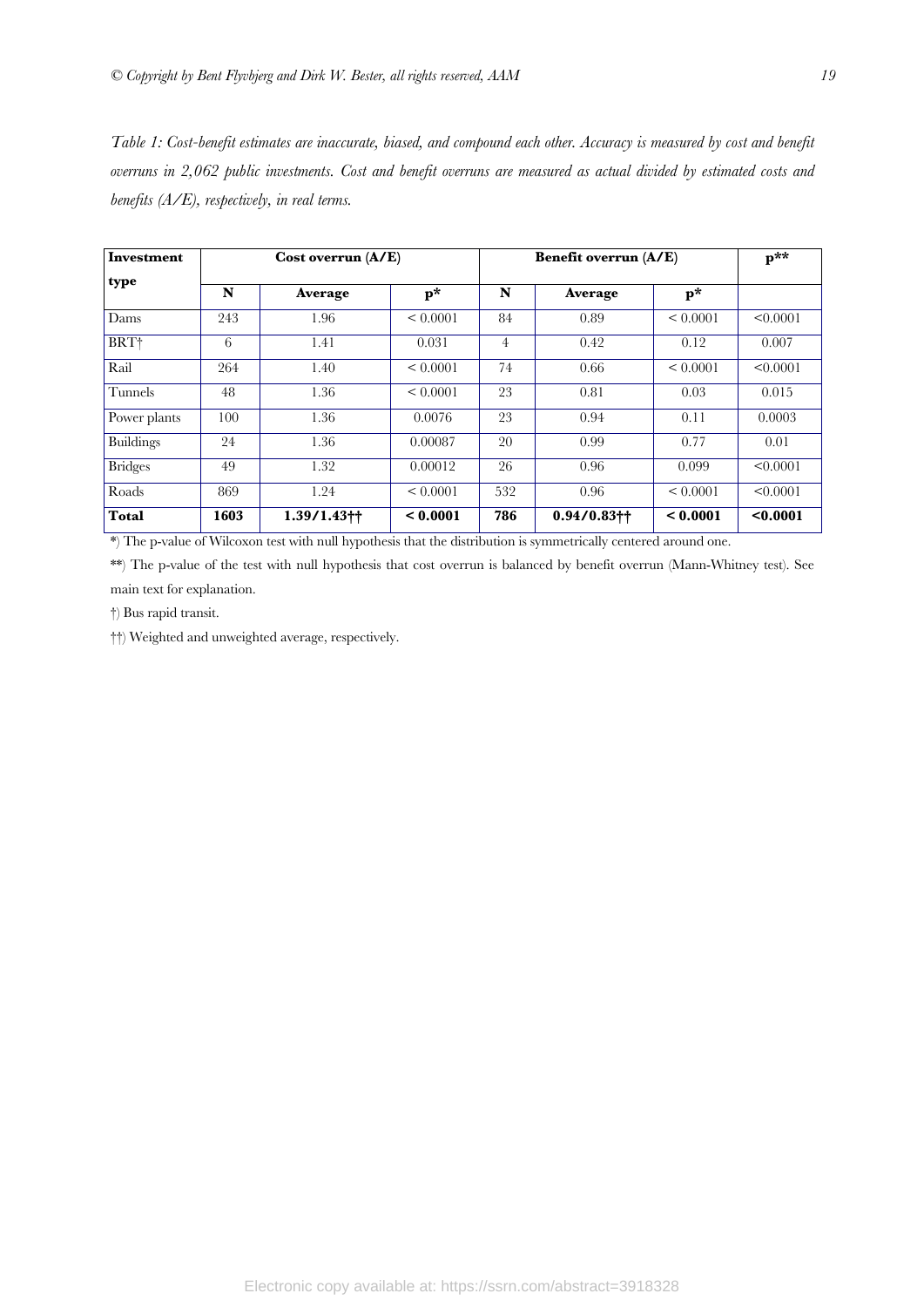*Figure 1: Two histograms showing the relative frequency of cost and benefit overruns, respectively, pooling all investments (N = 2,062). Values larger than or equal to 3.0 have been lumped together. If estimates of costs and benefits were largely accurate and unbiased, both histograms would be more or less symmetrically distributed around 1 with thin tails (technically, we would expect the log of the distribution to be exactly symmetric around one). In fact, each histogram is highly asymmetrical, not distributed around 1, and fat tailed (to the left for benefits, to the right for costs). On average, cost overruns are compounded by benefit shortfalls instead of being mitigated by benefit overruns. The findings are overwhelmingly statistically significant (p < 0.0001).*



aebenefit: actual benefit divided by estimated benefit. aecost: actual cost divided by estimated cost. ≥ 3.0: values have been pooled. -----: average.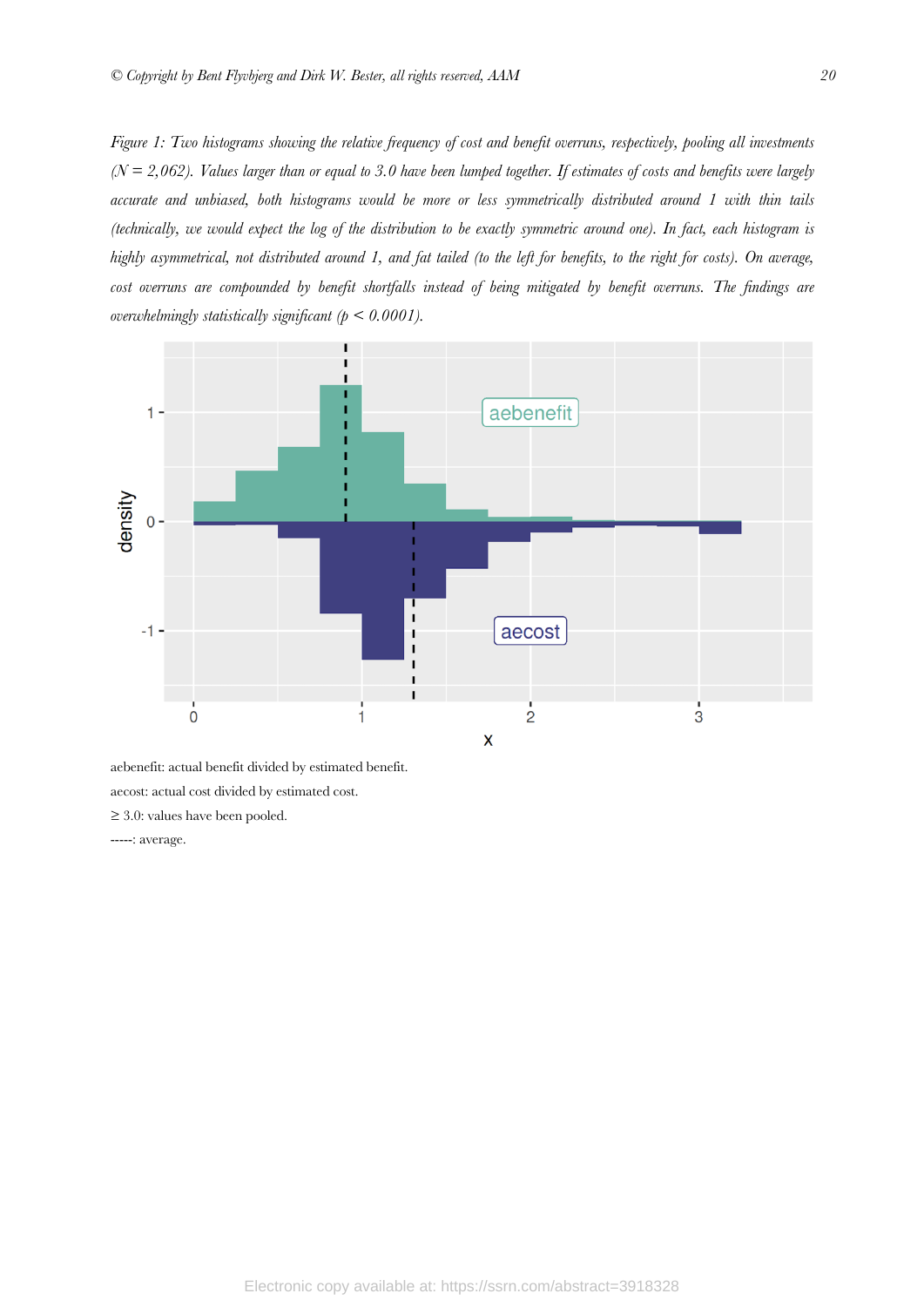# **Endnotes**

<sup>1</sup> Bent Flyvbjerg is the first BT Professor and Inaugural Chair of Major Programme Management at the University of Oxford and the Villum Kann Rasmussen Professor and Chair of Major Program Management at the IT University of Copenhagen. Dirk W. Bester holds his DPhil in statistics from the Department of Statistics at the University of Oxford and works as a professional statistician in research and industry. Flyvbjerg developed the ideas for the paper, did the research, and authored the text. Bester developed the statistical proofs and did all statistical analyses. Flyvbjerg is corresponding author (flyvbjerg@mac.com).

<sup>2</sup> Here and throughout the paper, we use the term "bias" in the sense it is used in behavioral science, including behavioral economics. This should not be confused with the way the term is used in statistics, in the frequentist-estimator sense, especially for the statistical tests reported in the main text and the annex.

<sup>3</sup> Significance is here defined in the conventional manner, with  $p \le 0.05$  being significant,  $p \le 0.01$  very significant, and  $p \le$ 0.001 overwhelmingly significant.

<sup>4</sup> These findings correspond to other findings based on smaller samples, which we take to attest to the robustness of results (see, e.g., Albalate and Bel 2014; Altshuler and Luberoff, 2003; Ansar et al. 2014; Bain 2009; Bain and Wilkins 2002; Cantarelli et al. 2012; Dantata et al. 2006; Federal Transit Administration 2003, 2008, 2013; Flyvbjerg et al. 2002, 2004, 2005; Fouracre et al. 1990; Gao and Touran 2020; Huo et al. 2018, Leavitt et al. 1993; Lee 2008; National Audit Office 1992; Nijkamp and Ubbels 1999; Pickrell 1990, 1992; Riksrevisionen 2011; Riksrevisionsverket 1994; Walmsley and Pickett 1992; World Bank 1994).

<sup>5</sup> We ran the same tests with similar results for a subsample of 327 investments for which data were available for both cost overrun and benefit overrun for each investment. See further Annex 1.

<sup>6</sup> Negative impact on GDP is not limited to public investments. Misallocation of resources similarly happens in the private sector with similar consequences. For private-sector examples, see Flyvbjerg and Budzier (2011).

<sup>7</sup> Strategic misrepresentation is deliberate, while optimism is non-deliberate. See more in Flyvbjerg (2007).

<sup>8</sup> Cost overrun may also originate with subpar delivery, needless to say. However, if the original cost estimate for an investment is truly optimistic, as is common, then no matter how good the delivery team is they will not be able to deliver to the estimate (Flyvbjerg 2016).

<sup>9</sup> For an in-depth case study of how cost-benefit analysis may lead to resource misallocation, even in an organization with deep experience with and extensive use of the method, see the World Bank (2010).

<sup>10</sup> A typical assessment of reference class forecasting (RCF) concludes: "The conducted evaluation is entirely based on real-life project data and shows that RCF indeed performs best, for both cost and time forecasting, and therefore supports the practical relevance of the technique" (Batselier and Vanhoucke 2016: 36).

<sup>11</sup> Parameters for the Bayesian models were estimated using MCMC. The language JAGS was used for this, through the rjags interface to R (Plummer, 2003, 2012; R Core Team, 2012). Statistical significance for the Bayesian tests was measured by the Bayes Factor (BF) instead of by p-values, where  $12 \leq BF \leq 150$  indicates a statistically significant result and BF  $> 150$ indicates a highly significant result.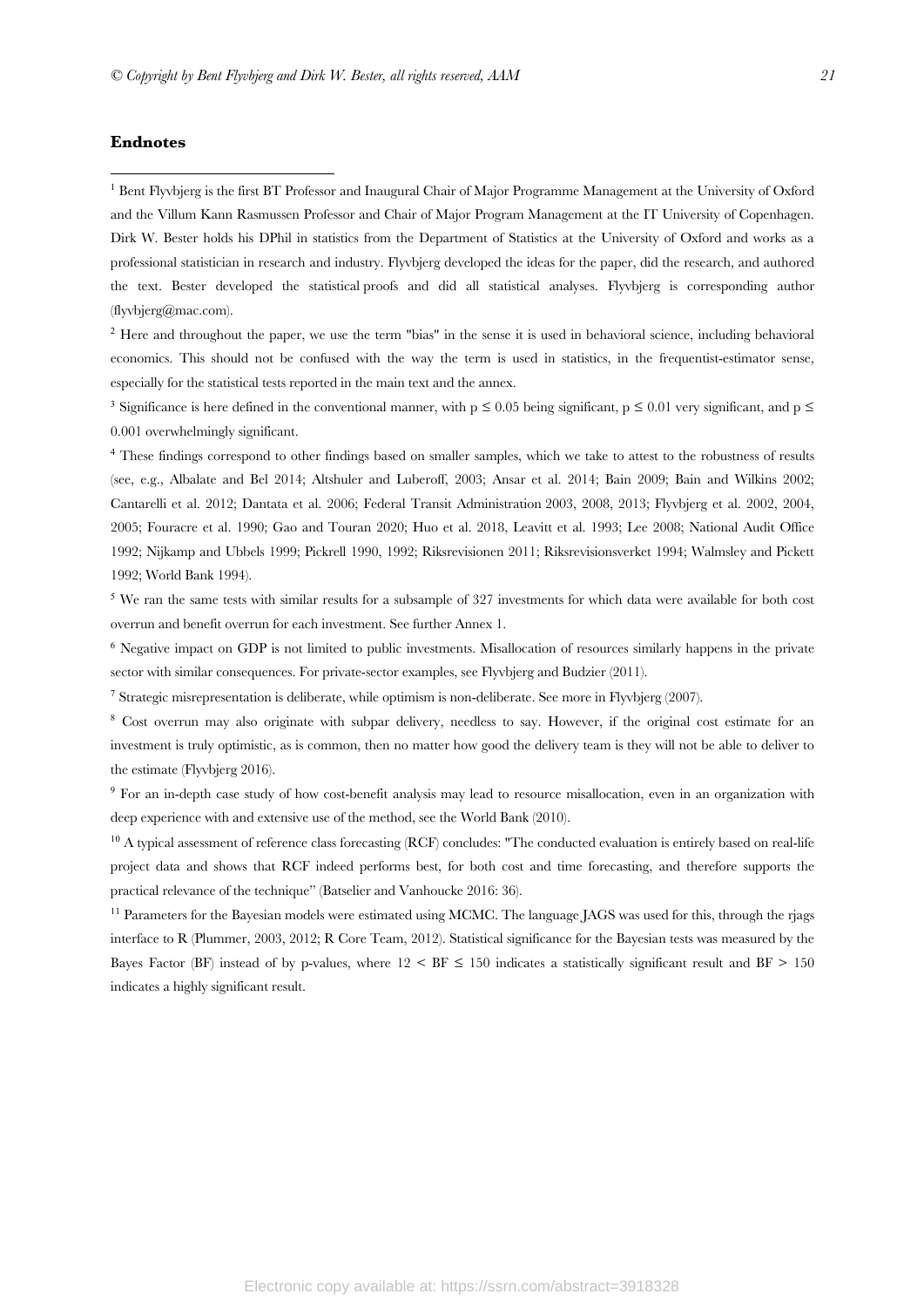## **References**

- Akerlof, George A. and Robert J. Shiller, 2009, *Animal Spirits: How Human Psychology Drives the Economy, and Why It Matters for Global Capitalism* (Princeton: Princeton University Press).
- Albalate, Daniel and Germa Bel, 2014, *The Economics and Politics of High-Speed Rail* (New York: Lexington Books).
- Altshuler, Alan and David Luberoff, 2003, *Mega-Projects: The Changing Politics of Urban Public Investment* (Washington, DC: Brookings Institution Press).
- Ansar, Atif, Bent Flyvbjerg, Alexander Budzier, and Daniel Lunn, 2014, "Should We Build More Large Dams? The Actual Costs of Hydropower Megaproject Development," *Energy Policy*, vol. 69, March, pp. 43-56.
- Ariely, Dan, 2010, *Predictably Irrational: The Hidden Forces That Shape Our Decisions* (New York, HarperCollins).
- Awojobi, Omotola and Jenkins, Glenn P., 2016, "Managing the Cost Overrun Risks of Hydroelectric Dams: an Application of Reference Class Forecasting Techniques," *Renewable and Sustainable Energy Reviews,* vol. 63*,* pp. 19-32.
- Bain, Robert, 2009, *Toll Road Traffic and Revenue Forecasts: An Interpreter's Guide* (Published by author).
- Bain, Robert and Michael Wilkins, 2002, *Traffic Risk in Start-up Toll Facilities* (London: Standard and Poor's).
- Batselier, Jordy, 2016, *Empirical Evaluation of Existing and Novel Approaches for Project Forecasting and Control*, doctoral dissertation (Ghent: University of Ghent).
- Batselier, Jordy and Vanhoucke, Mario, 2017, "Improving Project Forecast Accuracy by Integrating Earned Value Management with Exponential Smoothing and Reference Class Forecasting," *International Journal of Project Management* vol. 35, no. 1, pp. 8–43.
- Bordley, Robert F., 2014, "Reference Class Forecasting: Resolving Its Challenge to Statistical Modeling," *The American Statistician*, vol. 68, no. 4, pp. 221-229.
- Chang, Welton, Eva Chen, Barbara Mellera, and Philip Tetlock, 2016, "Developing Expert Political Judgment: The Impact of Training and Practice on Judgmental Accuracy in Geopolitical Forecasting Tournaments," *Judgment and Decision Making*, Vol. 11, No. 5, September 2016, pp. 509-526.
- Cantarelli, Chantal C., Bent Flyvbjerg, and Søren L. Buhl, 2012, "Geographical Variation in Project Cost Performance: The Netherlands versus Worldwide," *Journal of Transport Geography*, vol. 24, pp. 324–331.
- Collins, Jeffrey, 2020, "Former Executive Faces Prison Time in SC Nuclear Debacle," *Associated Press*, November 25, 2020.
- Danish Ministry for Transport and Energy, Transport- og Energiministeriet, 2006, *Aktstykke om nye budgetteringsprincipper*  (Act on New Principles for Budgeting), Aktstykke nr. 16, Finansudvalget, Folketinget, Copenhagen, October 24.
- Danish Ministry for Transport and Energy, Transport- og Energiministeriet, 2008, "Ny anlægsbudgettering på Transportministeriets område, herunder om økonomistyrings-model og risikohåndtering for anlægsprojekter," Copenhagen, November 18.
- Dantata, Nasiru A., Ali Touran, and Donald C. Schneck, 2006, "Trends in US Rail Transit Project Cost Overrun," *Transportation Research Board Annual Meeting*, Washington, DC: National Academies.
- Dezember, Ryan and Emily Glazer, 2013, "Drop in Traffic Takes Toll on Investors in Private Roads," *Wall Street Journal*, 20 November 2013.
- Evans, Anthony G., 2010, "Declaration of Anthony G. Evans, Chief Financial Officer of South Bay Expressway, L.P., in Support of the Debtors' Chapter 11 Petitions and First Day Motions," *case 10-04516-LA11*, filed 22 March 2010, United States Bankruptcy Court Southern District of California.
- Federal Transit Administration, 2003, *Predicted and Actual Impacts of New Starts Projects: Capital Cost, Operating Cost and Ridership Data*, Office of Planning and Environment with support from SG Associates, Inc. (Washington, DC: Author).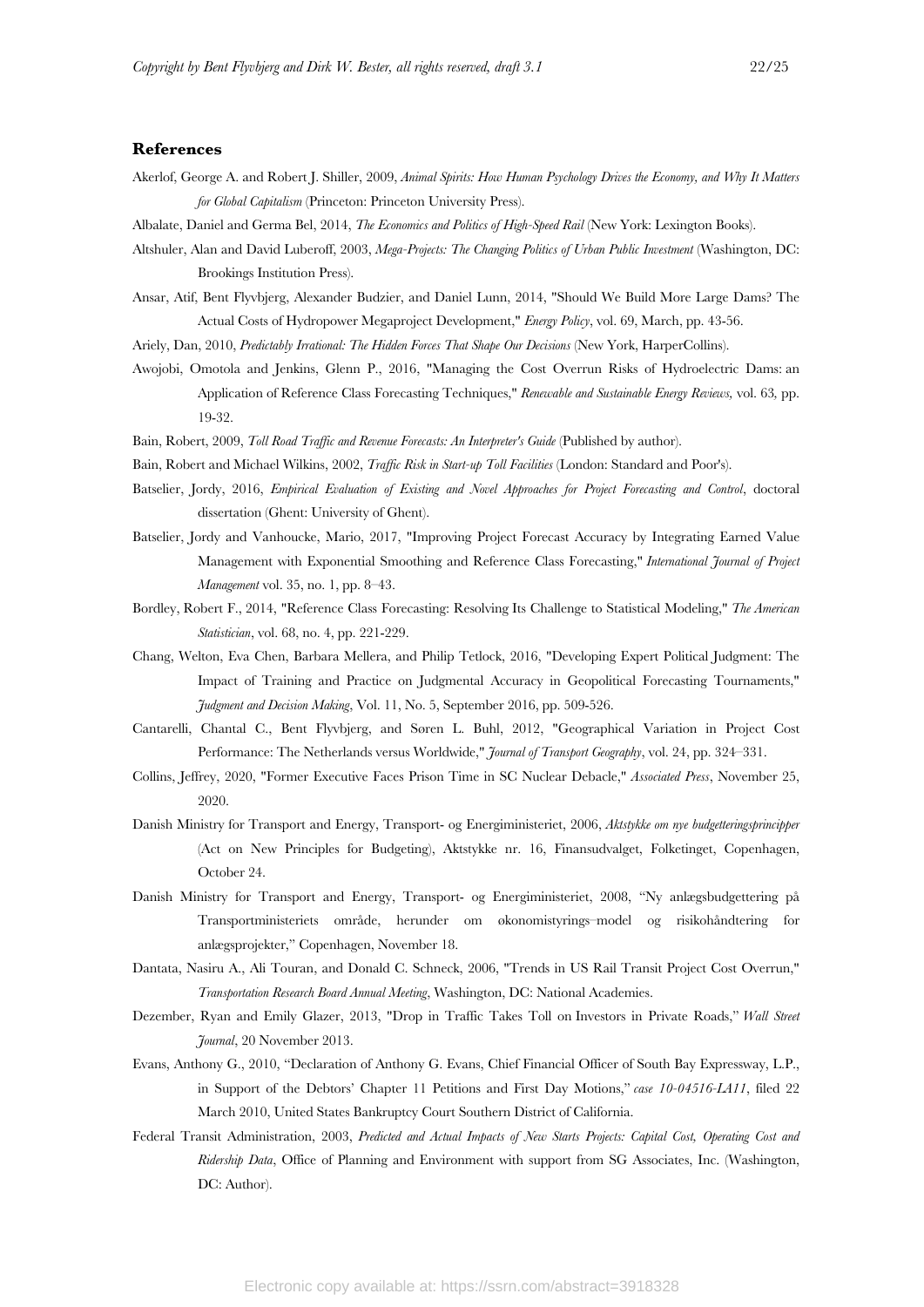- Federal Transit Administration, 2008, *Before and After Studies of New Starts Projects*, report to Congress (Washington, DC: Author).
- Federal Transit Administration, 2013, *Before and After Studies of New Starts Projects*, report to Congress (Washington, DC: Author).
- Flyvbjerg, Bent, Mette K. Skamris Holm, and Søren L. Buhl, 2002, "Underestimating Costs in Public Works Projects: Error or Lie?" *Journal of the American Planning Association*, vol. 68, no. 3, Summer, pp. 279-295.
- Flyvbjerg, Bent, 2005, "Measuring Inaccuracy in Travel Demand Forecasting: Methodological Considerations Regarding Ramp Up and Sampling," *Transportation Research A*, vol. 39, no. 6, July, pp. 522-530.
- Flyvbjerg, Bent, Mette K. Skamris Holm, and Søren L. Buhl, 2005, "How (In)accurate Are Demand Forecasts in Public Works Projects? The Case of Transportation." *Journal of the American Planning Association*, vol. 71, no. 2, Spring, pp. 131-146.
- Flyvbjerg, Bent, 2006, "From Nobel Prize to Project Management: Getting Risks Right," *Project Management Journal*, vol. 37, no. 3, August, pp. 5-15.
- Flyvbjerg, Bent, 2007, "How Optimism Bias and Strategic Misrepresentation in Early Project Development Undermine Implementation." In Kjell J. Sunnevåg, ed., *Beslutninger på svakt informasjonsgrunnlag: Tilnærminger og utfordringer i projekters tidlige fase* (Decisions based on weak information: Approaches and challenges in the early phase of projects). Trondheim, Norway: Concept Program, The Norwegian University of Science and Technology, pp. 41-55.
- Flyvbjerg, Bent, 2008, "Curbing Optimism Bias and Strategic Misrepresentation in Planning: Reference Class Forecasting in Practice," *European Planning Studies*, vol. 16, no. 1, January, pp. 3-21.
- Flyvbjerg, Bent, 2013, "Quality Control and Due Diligence in Project Management: Getting Decisions Right by Taking the Outside View," *International Journal of Project Management*, vol. 31, no. 5, May, pp. 760–774.
- Flyvbjerg, Bent, 2014, "What You Should Know about Megaprojects and Why: An Overview," *Project Management Journal*, vol. 45, no. 2, April-May, pp. 6-19.
- Flyvbjerg, Bent, 2016, "The Fallacy of Beneficial Ignorance: A Test of Hirschman's Hiding Hand," *World Development*, vol. 84, May, pp. 176–189.
- Flyvbjerg, Bent, Atif Ansar, Alexander Budzier, Søren Buhl, Chantal Cantarelli, Massimo Garbuio, Carsten Glenting, Mette Skamris Holm, Dan Lovallo, Daniel Lunn, Eric Molin, Arne Rønnest, Allison Stewart, Bert van Wee, 2018, "Five Things You Should Know about Cost Overrun," *Transportation Research Part A: Policy and Practice*, vol. 118, December, pp. 174-190.
- Flyvbjerg, Bent, Atif Ansar, Alexander Budzier, Søren Buhl, Chantal Cantarelli, Massimo Garbuio, Carsten Glenting, Mette Skamris Holm, Dan Lovallo, Eric Molin, Arne Rønnest, Allison Stewart, Bert van Wee, 2019, "On De-bunking 'Fake News' in the Post-Truth Era: How to Reduce Statistical Error in Research," *Transportation Research Part A: Policy and Practice*, vol. 126, August, pp. 409-411.
- Flyvbjerg, Bent and Alexander Budzier, 2011, "Why Your IT Project May Be Riskier than You Think," *Harvard Business Review*, September, pp. 601-603.
- Flyvbjerg, Bent, Carsten Glenting, and Arne Rønnest, 2004, *Procedures for Dealing with Optimism Bias in Transport Planning: Guidance Document* (London: UK Department for Transport, June).
- Flyvbjerg, Bent, Mette K. Skamris Holm, and Søren L. Buhl, 2002, "Underestimating Costs in Public Works Projects: Error or Lie?" *Journal of the American Planning Association*, vol. 68, no. 3, Summer, pp. 279-295.
- Flyvbjerg, Bent, Mette K. Skamris Holm, and Søren L. Buhl, 2005, "How (In)accurate Are Demand Forecasts in Public Works Projects? The Case of Transportation." *Journal of the American Planning Association*, vol. 71, no. 2, Spring, pp. 131-146.
- Flyvbjerg, Bent, Chi-keung Hon, and Wing Huen Fok, 2016, "Reference Class Forecasting for Hong Kong's Major Roadworks Projects," *Proceedings of the Institution of Civil Engineers* 169, November, Issue CE6, pp. 17-24,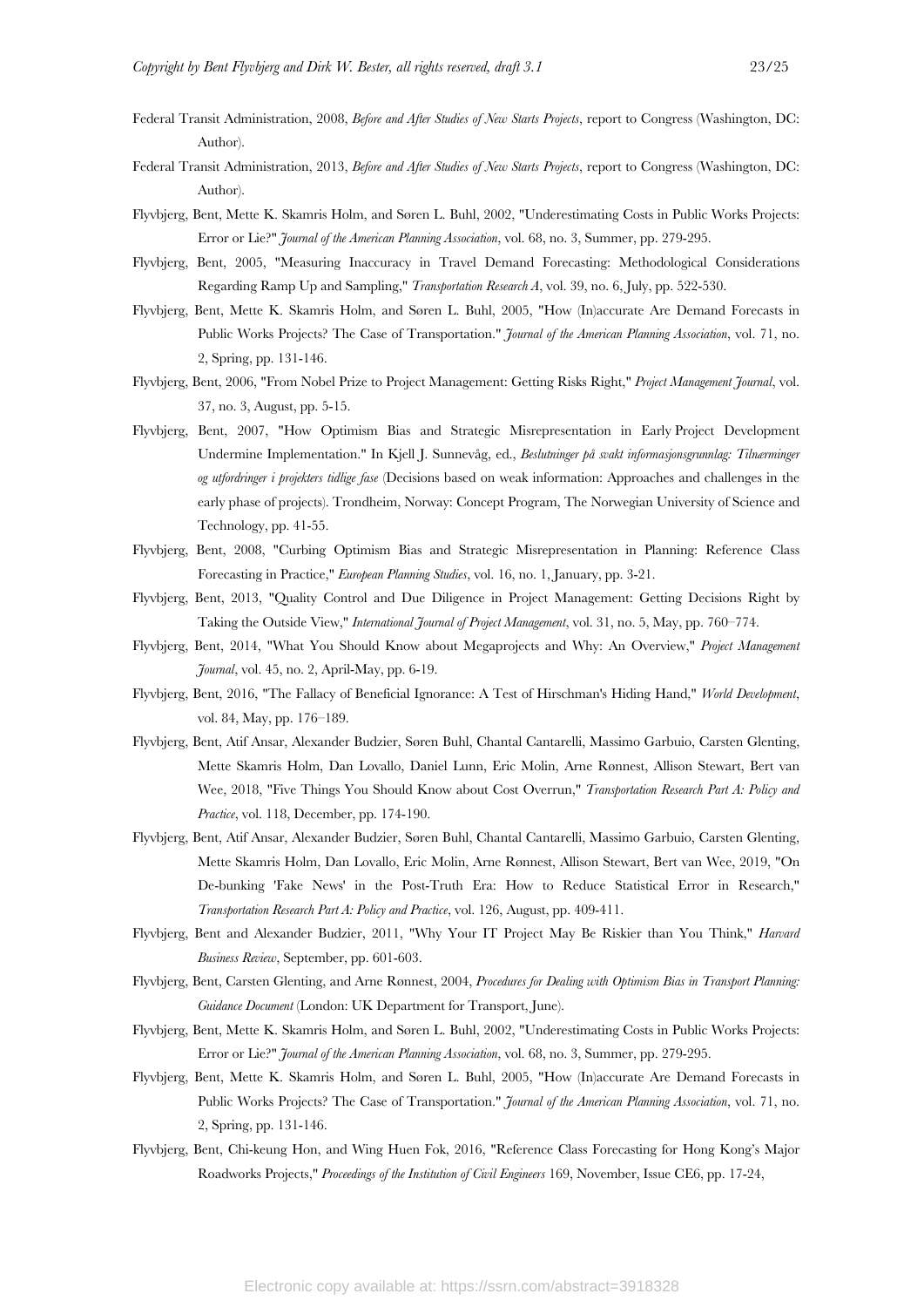- Flyvbjerg, Bent and Allison Stewart, 2012, "Olympic Proportions: Cost and Cost Overrun at the Olympics 1960- 2012," Working Paper, Saïd Business School, University of Oxford.
- Fouracre, P. R., R. J. Allport, and J. M. Thomson, 1990, *The Performance and Impact of Rail Mass Transit in Developing Countries*, Research Report no. 278 (Crowthorne: Transport and Road Research Laboratory).
- Gao, Nan and Ali Touran, 2020, "Cost Overruns and Formal Risk Assessment Program in US Rail Transit Projects," *Journal of Construction Engineering and Management*, vol. 146, no. 5, pp. 1-11.
- HM Treasury, 2003, *The Green Book: Appraisal and Evaluation in Central Government*. Treasury Guidance (London: TSO)
- Hals, Tom, 2013, "Detroit Windsor Tunnel Operator Files for Bankruptcy," *Reuters*, 25 July 2013.
- Hamer, Andrew Marshall, 1976, *The Selling of Rail Rapid Transit: A Critical Look at Urban Transportation Planning* (Lexington, MA: Lexington Books).
- Harrington, Winston, 2006, "Grading Estimates of the Benefits and Costs of Federal Regulation," *Discussion Paper* RFF DP 06-39, Resources for the Future, Washington, D.C.
- Harrington, Winston, Richard D. Morgenstern, and Peter Nelson, 2000, "On the Accuracy of Regulatory Cost Estimates," Journal of Policy Analysis and Management, vol. 19, no. 2, pp. 297-322.
- Hirschman, Albert O., 2014, , "The Principle of the Hiding Hand," originally published in *The Public Interest*, Winter 1967, pp. 10-23, here from Bent Flyvbjerg, ed., *Megaproject Planning and Management: Essential Readings*, vol. I (Cheltenham, UK and Northampton, MA: Edward Elgar), pp. 149-162.
- Huo, Tengfei, Hong Ren, Weiguang Cai, Geoffrey Qiping Shen, Bingsheng Liu, Minglei Zhu, and Hengqin Wu, 2018, "Measurement and Dependence Analysis of Cost Overruns in Megatransport Infrastructure Projects: Case Study in Hong Kong," *Journal of Construction Engineering and Management*, vol. 144, no. 3, pp. 1-10.
- Kahneman, Daniel, 2011, *Thinking, Fast and Slow* (New York: Farrar, Straus and Giroux).
- Kahneman, Daniel and Amos Tversky, 1979, "Intuitive Prediction: Biases and Corrective Procedures," in S. Makridakis and S.C. Wheelwright, eds., *Studies in the Management Sciences: Forecasting*, vol. 12. Amsterdam: North Holland, pp. 313-327.
- Kim, Byung-Cheol and Kenneth F. Reinschmidt, 2011, "Combination of Project Cost Forecasts in Earned Value Management," *Journal of Construction Engineering and Management*, vol. 137, no. 11, pp. 958-966.
- Leavitt, Dan, Sean Ennis, and Pat McGovern, 1993, "The Cost Escalation of Rail Projects: Using Previous Experience to Re-evaluate the CalSpeed Estimates," Working Paper 567 (Berkeley: Institute of Urban and Regional Development, University of California).
- LeBlanc, Richard D., 2020, *Muskrat Falls: A Misguided Project*, vols. 1-6, Commission of Inquiry Respecting the Muskrat Falls Project, Province of Newfoundland and Labrador, Canada.
- Lee, Jin-Kyung, 2008, "Cost Overrun and Cause in Korean Social Overhead Capital Projects: Roads, Rails, Airports, and Ports," *Journal of Urban Planning and Development*, vol. 134, No. 2, June, pp. 59-62.
- Liu, Li and Zigrid Napier, 2010, "The Accuracy of Risk-Based Cost Estimation for Water Infrastructure Projects: Preliminary Evidence from Australian Projects," *Construction Management and Economics*, vol. 28, no. 1, pp 89- 100.
- Liu, Li, George Wehbe, and Jonathan Sisovic, 2010, "The Accuracy of Hybrid Estimating Approaches: A Case Study of an Australian State Road and Traffic Authority," *The Engineering Economist*, vol. 55, pp. 225-245.
- Miller, Eric, 2013, "American Roads LLC Files for Bankruptcy," *Transport Topics*, 5 August 2013.
- National Audit Office, NAO, 1992, *Department of Transport: Contracting for Roads* (London: National Audit Office).
- Nijkamp, Peter and Barry Ubbels, 1999. "How Reliable are Estimates of Infrastructure Costs? A Comparative Analysis," *International Journal of Transport Economics*, vol. 26, no. 1, February, pp. 23-53.
- Pickrell, Don, 1990. *Urban Rail Transit Projects: Forecast Versus Actual Ridership and Cost* (Washington, DC: US Department of Transportation).
- Pickrell, Don, 1992, "A Desire Named Streetcar: Fantasy and Fact in Rail Transit Planning," *Journal of the American Planning Association*, vol. 58, no. 2, pp. 158-176.